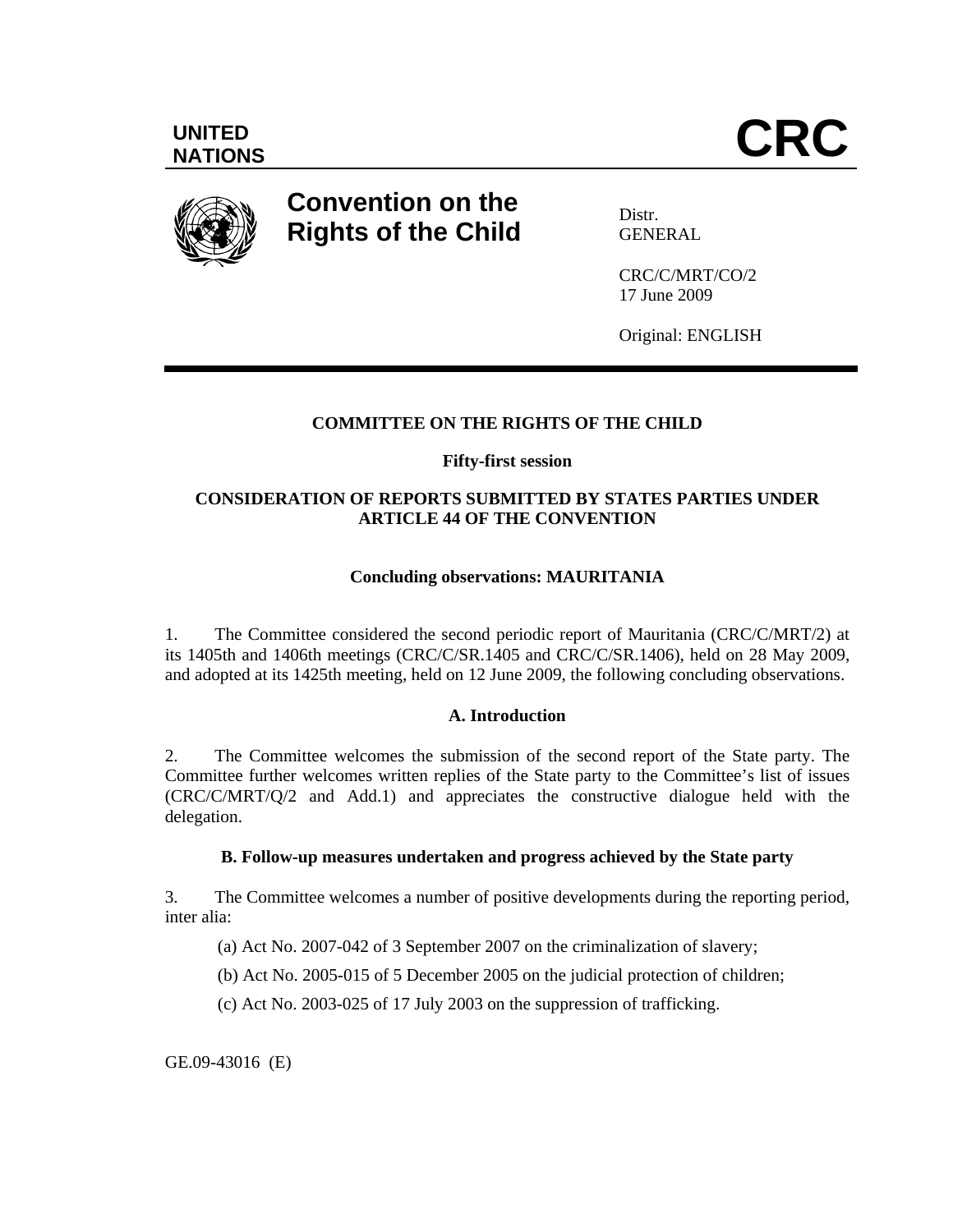4. The Committee also welcomes the ratification of or accession to the following international and regional human rights instruments:

(a) the Optional Protocol to the Convention on the Sale of Children, Child Prostitution and Child Pornography on 23 February 2007;

(b) the Convention on the Protection of the Rights of All Migrant Workers and Members of Their Families on 22 January 2007;

(c) the International Covenant on Economic, Social and Cultural Rights on 17 November 2004;

(d) the International Covenant on Civil and Political Rights on 17 November 2004;

(e) the Convention against Torture and Other Cruel Inhuman, Degrading Treatment or Punishment on 17 November 2004;

(f) the Protocol to Prevent, Suppress and Punish Trafficking in Persons, Especially Women and Children, supplementing the United Nations Convention against Transnational Organized Crime on 22 July 2005;

(g) the ILO Convention No. 138 (1973) concerning Minimum Age for Admission to Employment on 3 December 2001;

(h) the ILO Convention No. 182 (1999) concerning the Prohibition and Immediate Action for the Elimination of the Worst Forms of Child Labour on 3 December 2001;

(i) the African Charter on the Rights and Welfare of the Child on 14 December 2005;

(j) the Protocol to the African Charter on Human and Peoples' Rights on the Establishment of an African Court of Human and Peoples' Rights on 19 May 2005.

# **B. Main areas of concern and recommendations 1. General measures of implementation (arts. 4, 42 and 44, para. 6, of the Convention)**

#### **The Committee's previous recommendations**

5. The Committee notes with satisfaction that certain concerns and recommendations made upon the consideration of the initial report of the State party in 2001 have been addressed (see CRC/C/15/Add.159)*.* However, the Committee is concerned that recommendations regarding, inter alia, legal reform, national plan of action, resources allocation, birth registration, harmful traditional practices, child labour and juvenile justice have not been given sufficient follow-up. The Committee notes that those concerns and recommendations are reiterated in the present document.

6. **The Committee urges the State party to take all necessary measures to address those recommendations contained in the concluding observations on the initial report that have not yet been implemented and to provide adequate follow-up to the recommendations contained in the present concluding observations on its second periodic report.**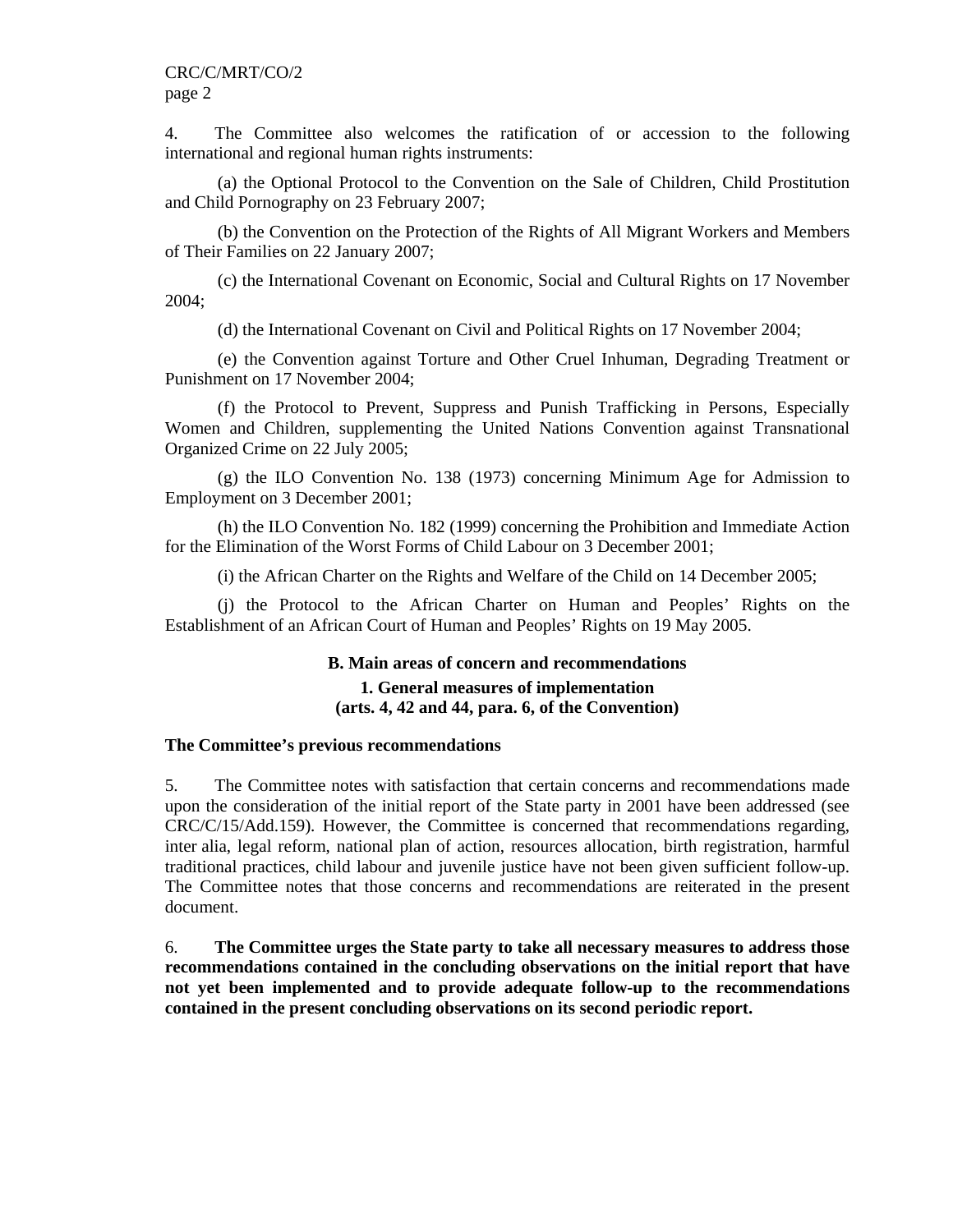# **Legislation**

7. The Committee welcomes that the Constitution establishes the primacy of international treaties over domestic legislation and that such instruments can be invoked before national courts. The Committee however remains concerned over practical challenges with the pluralist legal system and in particular regarding the incompatibility between Sharia law, customary law and positive law, including the Personal Status Code of 2001. The Committee is also concerned over the insufficient implementation of the legislation as a consequence of the lack of implementing decrees.

8. **The Committee recommends that the State party strengthen and expedite its efforts to bring domestic law into full compliance with the Convention by completing a comprehensive review of the legislation and its implementation. The State party should consider the adoption of a comprehensive Children's Code in order to incorporate the provisions of the Convention and take into account the African Charter on the Rights and Welfare of the Child. Furthermore, the State party should promote awareness of national legislation.** 

# **Reservation**

9. The Committee regrets the broad nature of the reservation entered by the State party, however notes as positive information that the State party intends to review its general reservation.

10. **The Committee recommends, in the light of article 51, paragraph 2, of the Convention, that the State party review the nature of its reservation with a view to withdrawing it, in accordance with the Vienna Declaration and Plan of Action of the World Conference on Human Rights of 1993. The Committee further recommends that the State party seek inspiration from other countries which have either withdrawn similar reservations or not entered any reservations to the Convention.** 

# **Coordination**

11. The Committee notes that the Ministry of Social Affairs, Children and Family is the coordinating authority and that the National Council for Children is a consultative body. The Committee regrets not having more information on the mandates and resources available to both institutions. The Committee expresses concern over insufficient coordination between both entities, in particular given the fact that children are only part of the mandate of the Ministry. Furthermore, the Committee is concerned that the policies of the coordinating authority are not adequately implemented at the local level.

12. **The Committee recommends that the State party ensure that the Ministry of Social Affairs, Children and, Family, along with its consultative body, be given an adequate mandate and provided human and financial resources enabling it to coordinate and monitor effectively the implementation of the Convention at the national, regional and subregional level. In this regard, the Committee refers the State party to its general comment No. 5 (2003) on general measures of implementation for the Convention on the Rights of the Child.**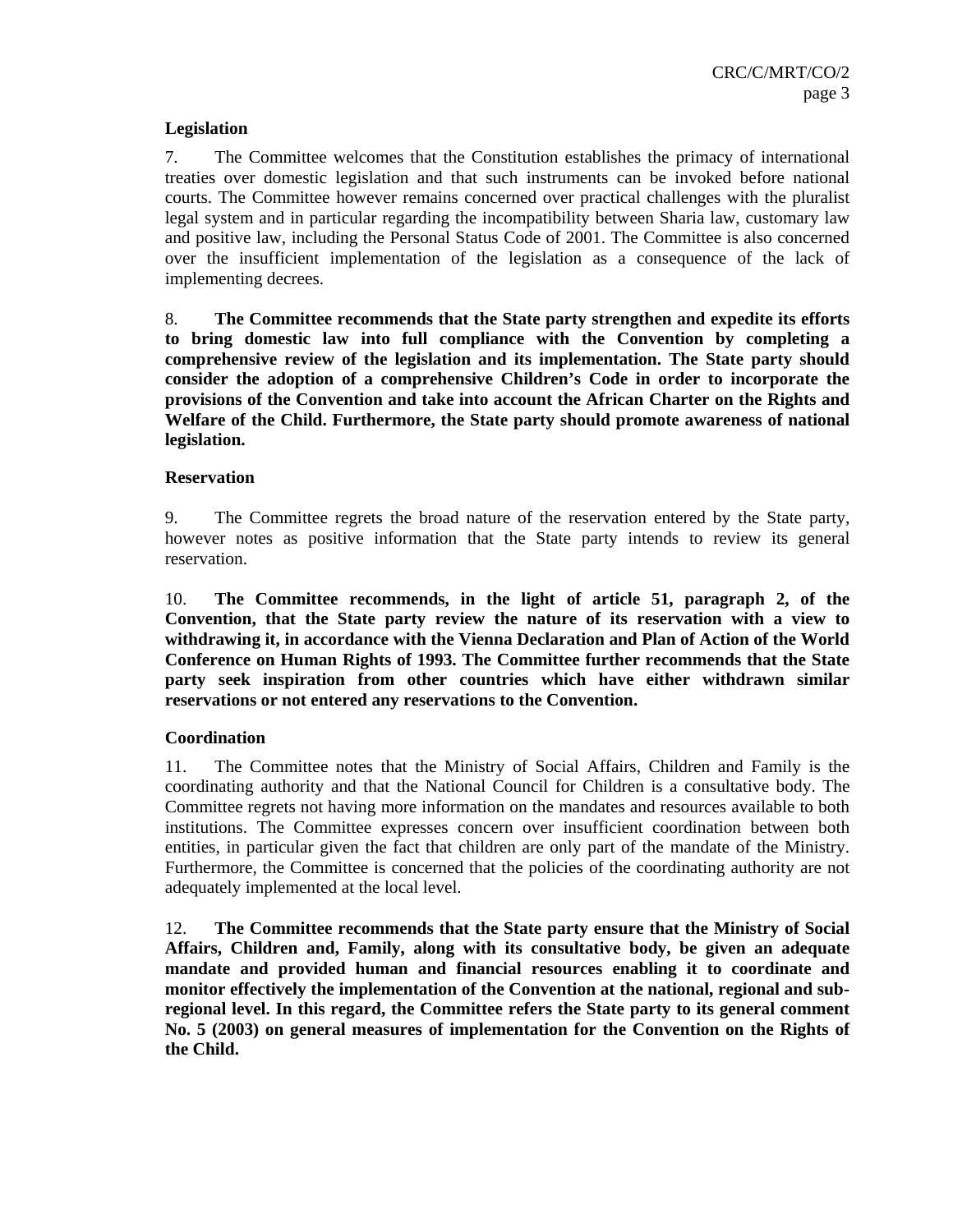# **National plan of action**

13. The Committee welcomes the National Plan for the Promotion of Human Rights and notes that it includes reference to children's rights. The Committee also notes that a National Policy for the Development for Young Children was adopted in 2005. The Committee however regrets that a comprehensive plan of action for children has not been adopted.

14. **The Committee recommends that the State party consider, in conjunction with the above efforts, the adoption of a comprehensive plan of action for children and ensure its implementation with adequate human and financial resources, along with assessment and evaluation mechanisms.** 

15. **Furthermore, the Committee recommends that the relevant plans and strategies be translated into local languages and disseminated widely among local authorities and nongovernmental organizations (NGO) as they play an important role in their implementation. The Committee encourages the State party to take into account the Declaration and Plan of Action "A World Fit for Children" adopted by the General Assembly at its Special Session on Children held in May 2002 and its mid-term review of 2007. Finally, the Committee encourages the State party to also monitor the implementation of the "Call for accelerated action on the implementation of the Plan of Action towards Africa Fit for Children (2008- 2012)" adopted in Cairo on 2 November 2007 by the African Union second Pan-African Forum on Children: midterm review (see A/62/653).** 

# **Independent monitoring**

16. The Committee welcomes the establishment of the National Human Rights Commission in 2006 and information indicating that it has a unit specialized in children's rights, however is concerned that the Commission lacks resources and is not accessible to children.

17. **The Committee recommends that the State party ensure that the National Human Rights Commission complies with the Paris Principles and that its is provided with adequate human and financial resources to receive, monitor and investigate complaints from or on behalf of children on violations of their rights as well as recommend remedies. In this regard, the Committee draws the attention of the State party to its general comment No. 2 (2002) on the role of independent national human rights institutions in the promotion and protection of the rights of the child.** 

# **Resources for children**

18. The Committee notes information that resources for education have been increased; however, it remains concerned that the overall resources allocated by the State party for children are insufficient and in fact have been decreasing, which impedes the progressive implementation and protection of children's rights. The Committee is particularly concerned that allocations to the health sector are inadequate in order to achieve the Millenium Development Goals relating to health. The Committee is encouraged that an Oil Fund to protect future generations is being established, under extractive industries international standards.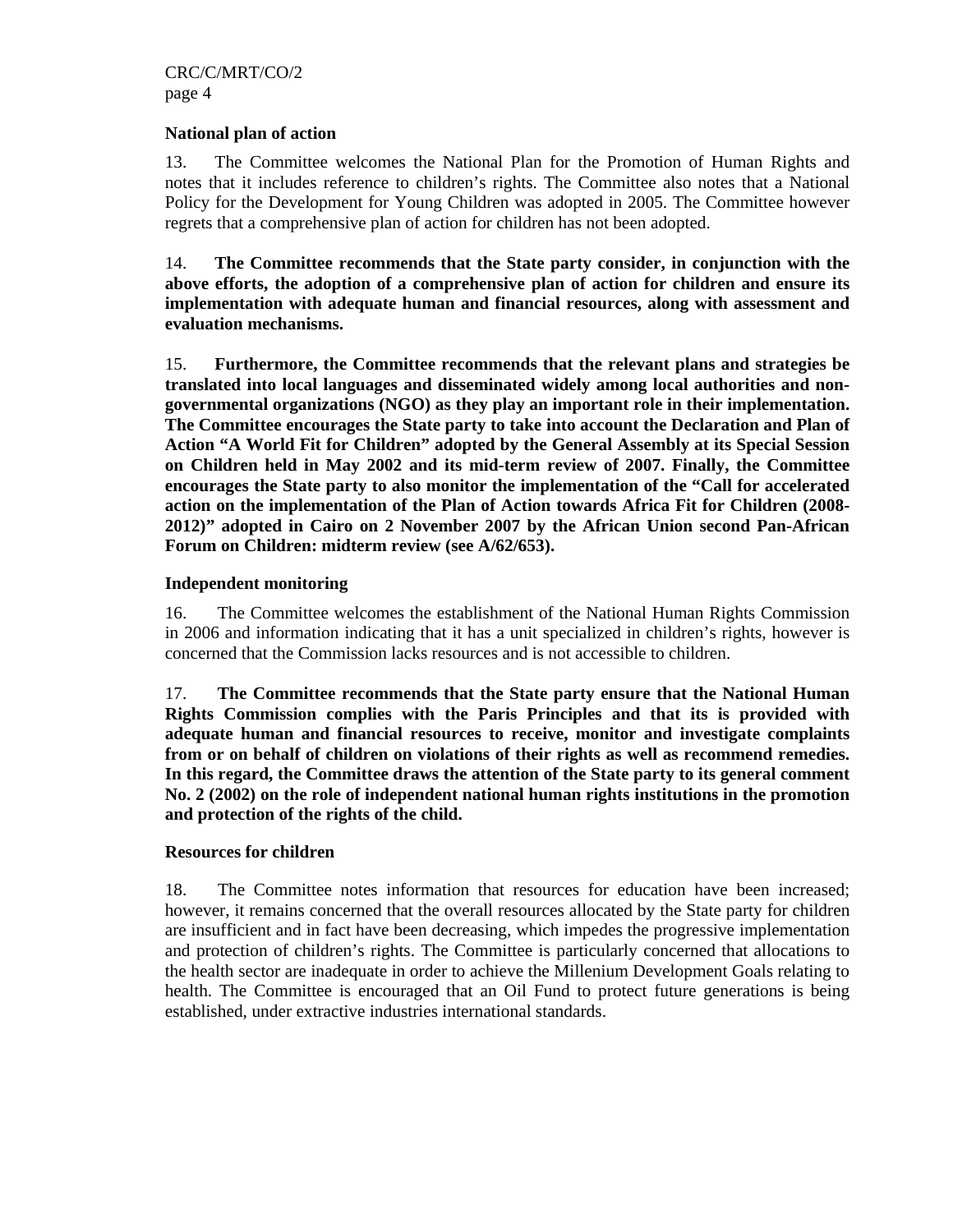19. **The Committee urges the State party, taking into account the Committee's recommendations during its day of general discussion in 2007 on "Resources for the Rights of the Child - Responsibility of States", to:** 

**(a) Utilise a child right's approach in the elaboration of the State budget by implementing a tracking system for the allocation and use of resources for children throughout the budget, thus providing visibility to the investment on children. The Committee also urges that this tracking system be used for impact assessments on how investments in any sector may serve "the best interest of the child", ensuring that the differential impact of such investment on girls and boys is measured;** 

**(b) when possible, follow United Nations recommendation to start budgeting-byresults to monitor and assess the effectiveness of resource allocation and, if necessary, seek international cooperation to this effect;**

**(c) define strategic budgetary lines for disadvantaged or particularly vulnerable children and for those situations that may require affirmative social measures (such as birth registration) and make sure that those budgetary lines are protected even in situations of economic crisis, natural disasters or other emergencies;**

**(d) in the context of the decentralization process currently carried out in the State party, ensure transparent and participatory budgeting through public dialogue and participation, especially that of children, and proper accountability by local authorities;** 

**(e) specifically address, through the Oil Fund being established, practical ways of funding for the rights of children.** 

#### **Data collection**

20. The Committee notes as positive the collaboration of the State party with the United Nations country team and the establishment of a DevInfo–based national database, however is concerned that data related to the implementation of the Convention, including at the regional level, is still missing.

**21. The Committee encourages the State party to further strengthen the DevInfo database for data collection and analysis as a basis for assessing progress achieved in the realization of children's rights and to help design policies to implement the Convention.** 

#### **Dissemination, training and awareness-raising**

22. The Committee notes with appreciation the efforts made by the State party in disseminating the Convention through the training of professionals, public awareness campaign and its inclusion in the school curricula. However, the Committee is concerned that awareness of the Convention is insufficient among relevant professional groups, communities, religious leaders, parents and among children themselves, especially in rural and remote areas. Furthermore, the Committee reiterates its concern that the Convention is not available in several of the national languages.

23. **The Committee recommends that the State party strengthen its efforts to ensure that the provisions of the Convention are widely known and understood by communities, religious leaders, parents and children, by using various forms of media with active**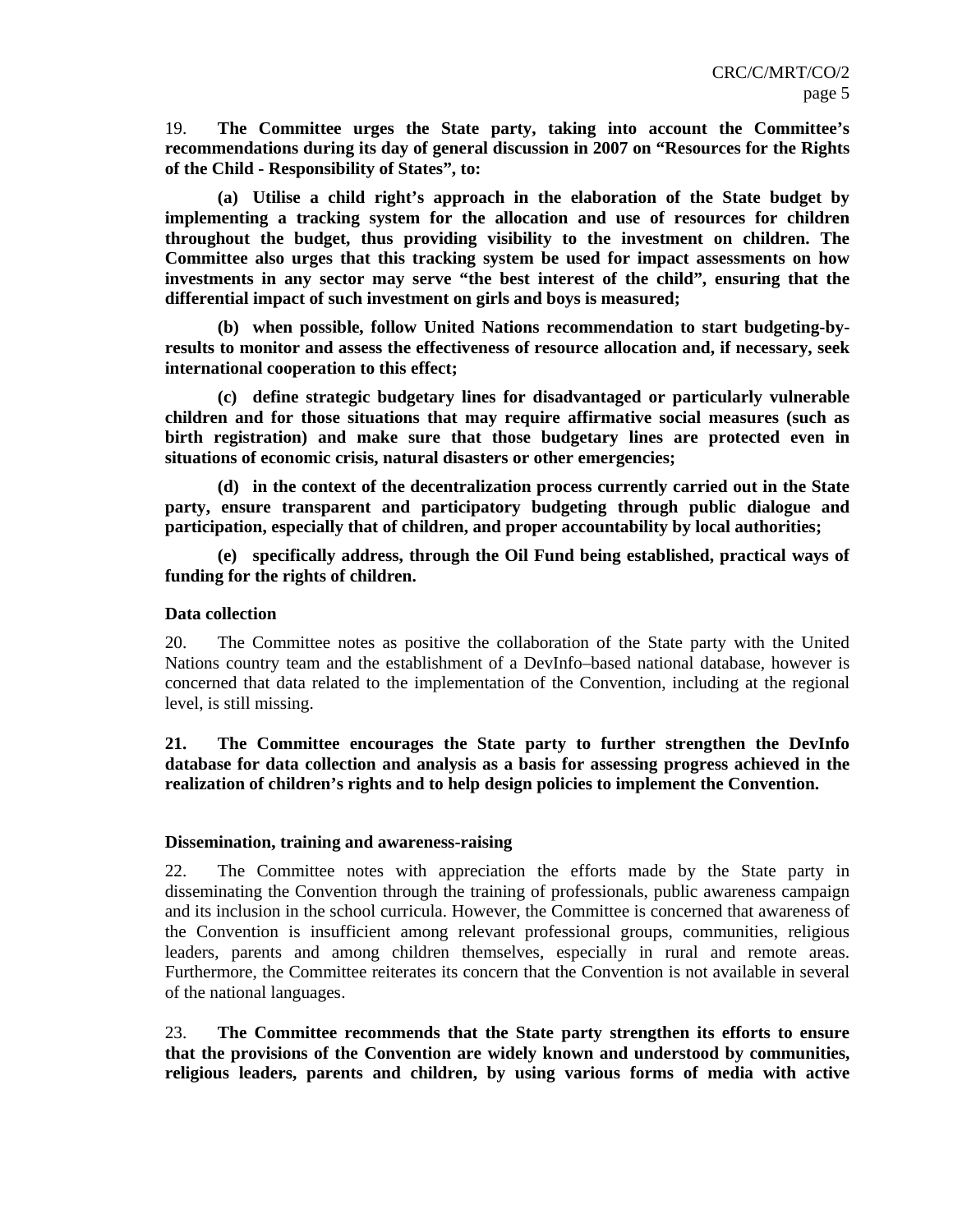**participation of children. In particular it recommends that socio-cultural research be conducted in the country in order to tailor communication strategies to the local context. The Committee also recommends that the State party fully incorporate the Convention into all levels of the educational system and conduct public awareness campaigns paying particular attention to people with low literacy skills. Finally, the Committee recommends that the Convention be translated into Pulaar, Soninke and Wolof in order for it to be available in all national languages.** 

24. **The Committee recommends systematic training of all professional groups working for and with children, including teachers, police, lawyers, judges, health personnel, social workers and personnel of childcare institutions, including those in rural and remote areas. The Committee suggests that the State party seek technical assistance from UNICEF and the Office of the United Nations High Commissioner for Human Rights (OHCHR) to implement the above recommendations.** 

#### **Cooperation with civil society**

25. The Committee notes the increasing involvement of civil society actors in the discussion, design and implementation of child-related strategies, including the fact that NGOs were consulted in the elaboration of the State party report.

26. **The Committee encourages the State party to continue its cooperation with civil society and to further strengthen such collaboration throughout all stages of implementation of the Convention at the national, regional and local levels.** 

# **2. Definition of the child**

27. The Committee, while noting that the legislation establishes the minimum marriage age at 18, is concerned that girls can be married under the age of 18, in accordance with the discretionary powers of a judge.

28. **The Committee recommends that the State party take all measures to ensure that the marriage age is 18 years old, in accordance with the Personal Status Code of 2001, and that girls and boys are treated equally under the law.** 

# **3. General principles (arts. 2, 3, 6 and 12 of the Convention)**

#### **Non-discrimination**

29. The Committee notes as positive that the principle of non-discrimination is incorporated in the Constitution. The Committee is however concerned that de facto discrimination against girls and certain groups of children persists, particularly with regards to children living in slavery or of slave descent, children living in poverty and orphans.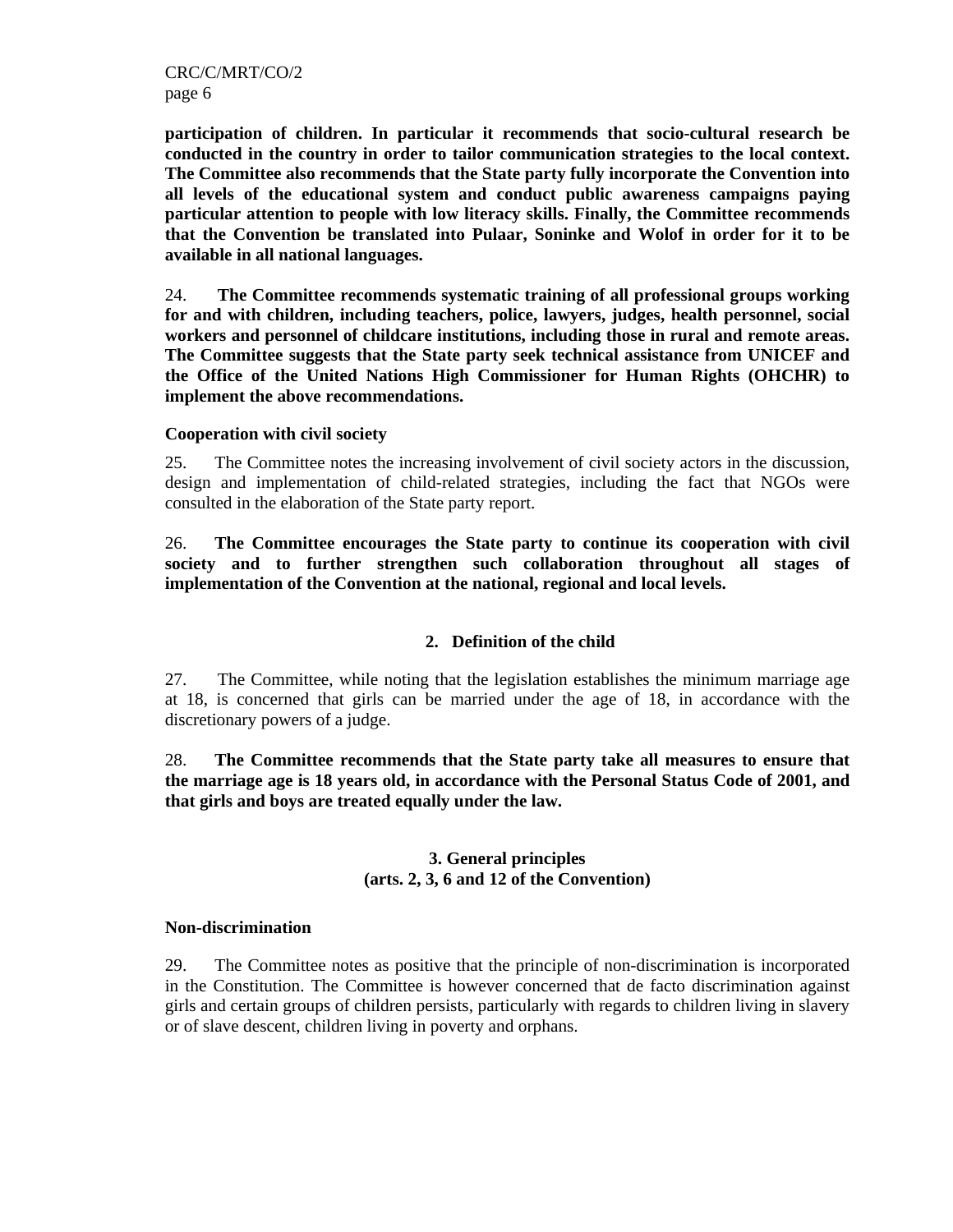30. **The Committee recommends that the State party make combating discrimination against vulnerable groups a national priority. In particular, the Committee recommends the State party to design programmes which enable the girl to access her rights without discrimination and to raise awareness among all stakeholders and society at large of the value of the girl child. The Committee urges the State party to take adequate measures to ensure the practical application of provisions guaranteeing the principle of non-discrimination and full compliance with article 2 of the Convention, and to adopt a comprehensive strategy to combat discrimination on any grounds and against all vulnerable groups, and to dedicate particular efforts to eradicate slavery.** 

31. **The Committee requests that information be provided in the next periodic report on the measures and programmes relevant to the Convention undertaken by the State party to follow up on the Declaration and Programme of Action adopted at the 2001 World Conference against Racism, Racial Discrimination, Xenophobia and Related Intolerance and the 2009 Durban Review Conference, taking into account the Committee's general comment No. 1 (2001) on the aims of education.** 

#### **Best interests of the child**

32. The Committee appreciates the efforts of the State party to incorporate the best interests of the child into certain decision-making processes, however is concerned that it is not explicitly enshrined in national legislation nor is referred to in national jurisprudence.

33. **The Committee recommends that the State party ensure that the principle of the best interests of the child is formally incorporated into the practice of the legislative, executive and judicial branches of power by, inter alia, (a) including reference to the best interests of the child in legislation and other actions such as children in cases of divorce, child protection, adoption and juvenile justice; and (b) ensuring that procedures of the executive include reference to the best interests of the child and that judges are aware of the Convention and its implications.** 

# **Respect for the views of the child**

34. While noting with appreciation the efforts made by the State party to implement the principle of respect for the views of the child, and in particular the establishment of a children's parliament, the Committee remains concerned over the lack of adequate opportunities for children to express their views and that societal attitudes limit the consideration given to children's views, including in the community, the schools, the family, and in judicial and administrative proceedings.

35. **The Committee recommends that the State party strengthen its efforts to ensure that children's views are given due consideration in the community, the family, the schools and to guarantee the right of the child to be heard in any judicial and administrative proceedings affecting the child, in accordance with article 12 of the Convention. In this context, the Committee encourages the State party to take into account the recommendations adopted by the Committee following the day of general discussion held in 2006 on the right of the child to heard. The Committee recommends the State party to multiply the initiative of children's parliaments at the regional and local levels.**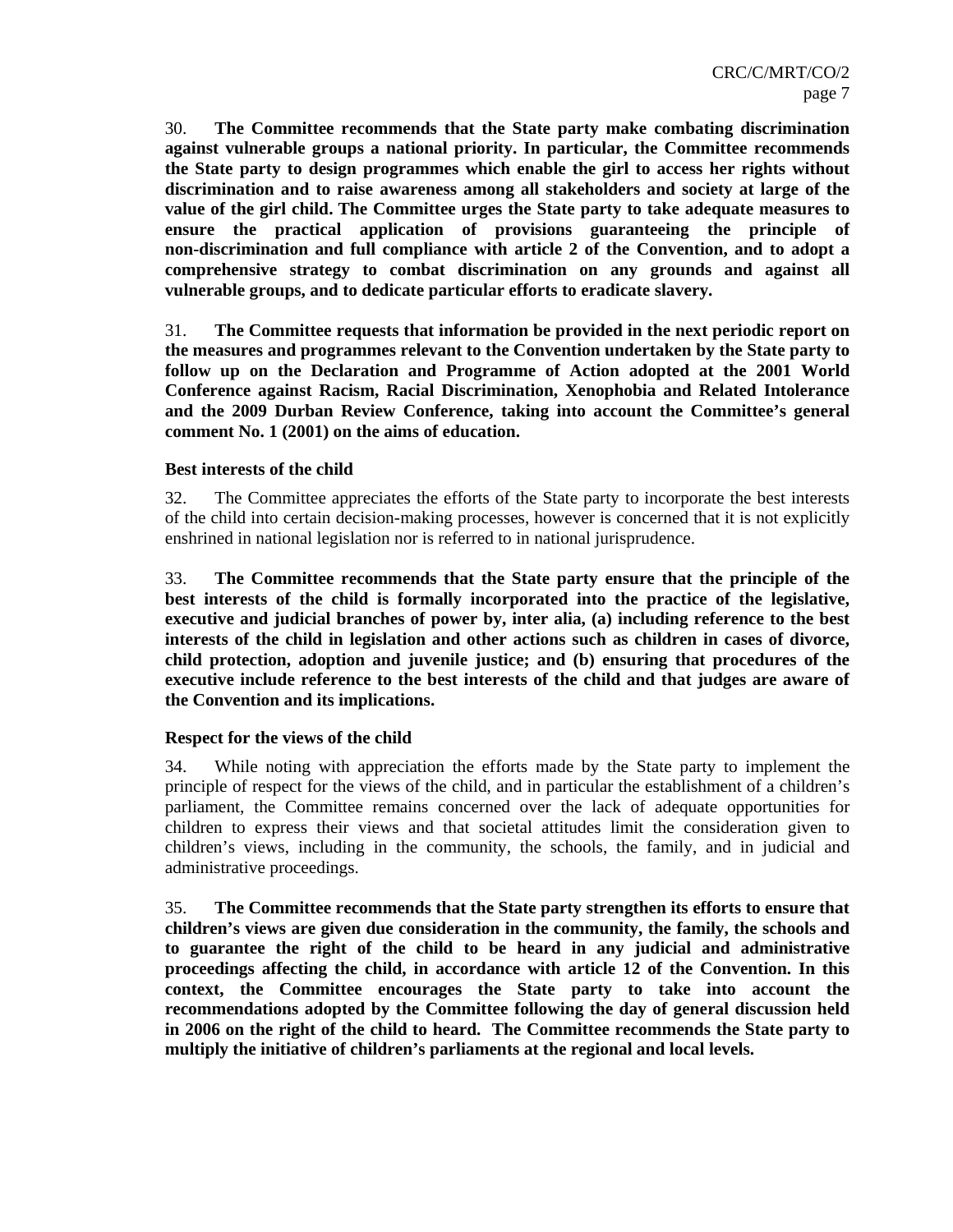# **4. Civil rights and freedoms (arts. 7, 8, 13-17 and 37 (a) of the Convention)**

# **Slavery**

36. While noting as positive the Act No. 2007-042 of 3 September 2007 criminalizing slavery, the Committee is concerned over the lack of effective implementation of the law. The Committee is seriously concerned over reports indicating the continued existence of caste based slavery, which has a particular impact on girls in domestic service and boys forced to beg by *marabouts*. The Committee is especially concerned over the absence of services to free and reintegrate children victims of slavery and over the lack of measures to educate the public about traditional slavery practices in general.

37. **The Committee urges the State party to take all necessary measures to eradicate slavery and in particular to ensure that perpetrators of such practices are held accountable in accordance with the law. The Committee calls upon the State party to implement a national strategy against slavery, including an analysis of its root-causes, and take effective measures to free victims of slavery and provide them with psycho-social recovery as well as reintegration measures. The Committee recommends that the State party conduct specific awareness-raising campaigns on the legislation which criminalizes slavery.**

# **Birth registration**

38. The Committee remains concerned over the very low rate of birth registration at 55 per cent, which has not increased since 2001. The Committee is particularly concerned at the lack of progress in this area since the last review and at inadequate awareness-raising and institutional structures to ensure access to birth registration*.* The Committee is concerned that the high rate of children without birth registration is the basis of discrimination and leads to poverty.

39. **The Committee reiterates its concern from the previous periodic review and urges the State party to strengthen and further develop measures, in particular in relation to awareness-raising, to ensure that all children born within the national territory are registered. Furthermore, the Committee urges the State party to create institutional structures at all levels that are compulsory, accessible and free, in order to implement effective birth registration, e.g. by introducing mobile units, especially in rural and remote areas and in internally displaced persons and refugee camps. The Committee recommends that the State party seek technical assistance from UNICEF for the implementation of these recommendations.** 

# **Corporal punishment**

40. The Committee is concerned that the Penal Code provides for the imposition of corporal punishment, including whipping and amputation of children. The Committee notes that corporal punishment is forbidden in schools by Ministerial order, however is concerned that it is still widely practised in schools and the family.

41. **The Committee recommends that the State party revise its Penal Code in order to explicitly prohibit corporal punishment by law and enforce the prohibition in all settings, including in the family, the schools and alternative childcare. It also recommends that the**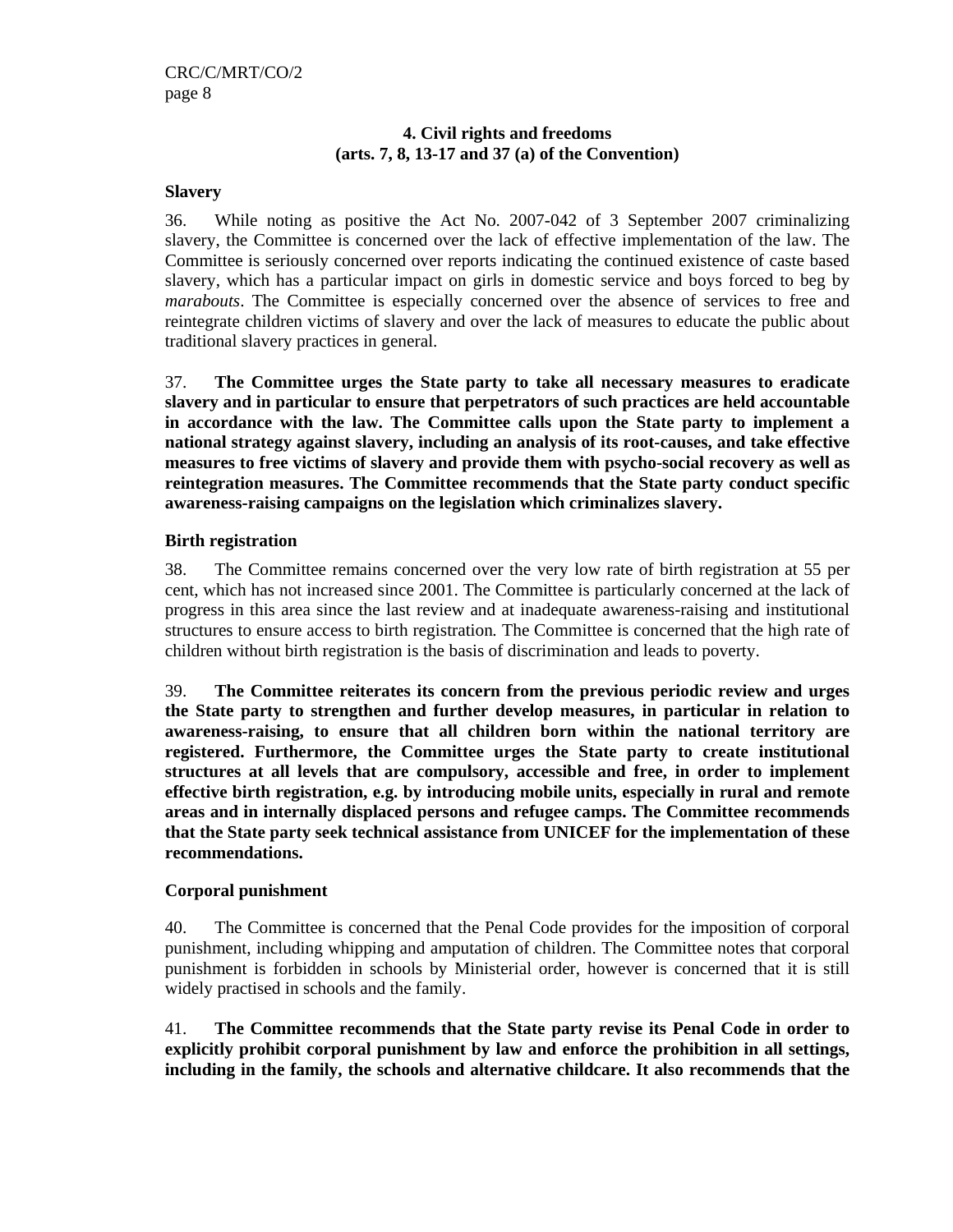**State party conduct awareness-raising campaigns to ensure that alternative forms of discipline are used, in a manner consistent with the child's human dignity and in conformity with the Convention, especially article 28, paragraph 2, while taking due account of general comment No. 8 (2006) on the Right of the Child to Protection from Corporal Punishment and Other Cruel or Degrading Forms of Punishment. The Committee also recommends that the State party seek technical assistance from UNICEF in order to implement relevant programmes in the school environment.**

#### **5. Family environment and alternative care**

#### **(arts. 5, 18 (paras. 1-2), 9-11, 19-21, 25, 27 (para. 4) and 39 of the Convention)**

#### **Family environment**

42. The Committee is concerned over the high number of vulnerable families due to poverty and that family support programmes are inadequate.

43. **The Committee recommends that the State party take measures to ensure the allocation of appropriate financial and other support to programmes that assist parents in the exercise of their responsibilities. In particular the Committee recommends that the State party provide effective support programmes for children in vulnerable families.**

#### **Parental responsibilities**

44. The Committee is concerned that repudiation and polygamy remain common practices with adverse effects on the rights of the child.

45. **The Committee urges the State party to review its legislation, programmes and policies so as to promote equal sharing of parental responsibility. The Committee also calls upon the State party to abolish repudiation, to discourage polygamy by applying legal and administrative measures and conducting awareness-raising campaigns on its adverse effects on children, and to promote monogamy as an option to couples.**

# **Children without parental care**

46. The Committee notes information that surveys have been conducted on the situation of street children, however is concerned over the lack of accurate data on the number of children without parental care and over the limited availability of alternative care.

47. **The Committee recommends that the State party, while taking into account the recommendations of the day of general discussion on children without parental care (CRC/C/153), take the necessary measures to protect the rights of children without parental care and address their needs with a focus on, inter alia;** 

(a) **Improved assistance provided to extended families who care for children, inter alia, of parents who have died of AIDS and to child-headed households;** 

(b) **Further promotion of and support for family-type and community-based forms of alternative care for children deprived of parental care, in order to reduce the dependence on institutional care;**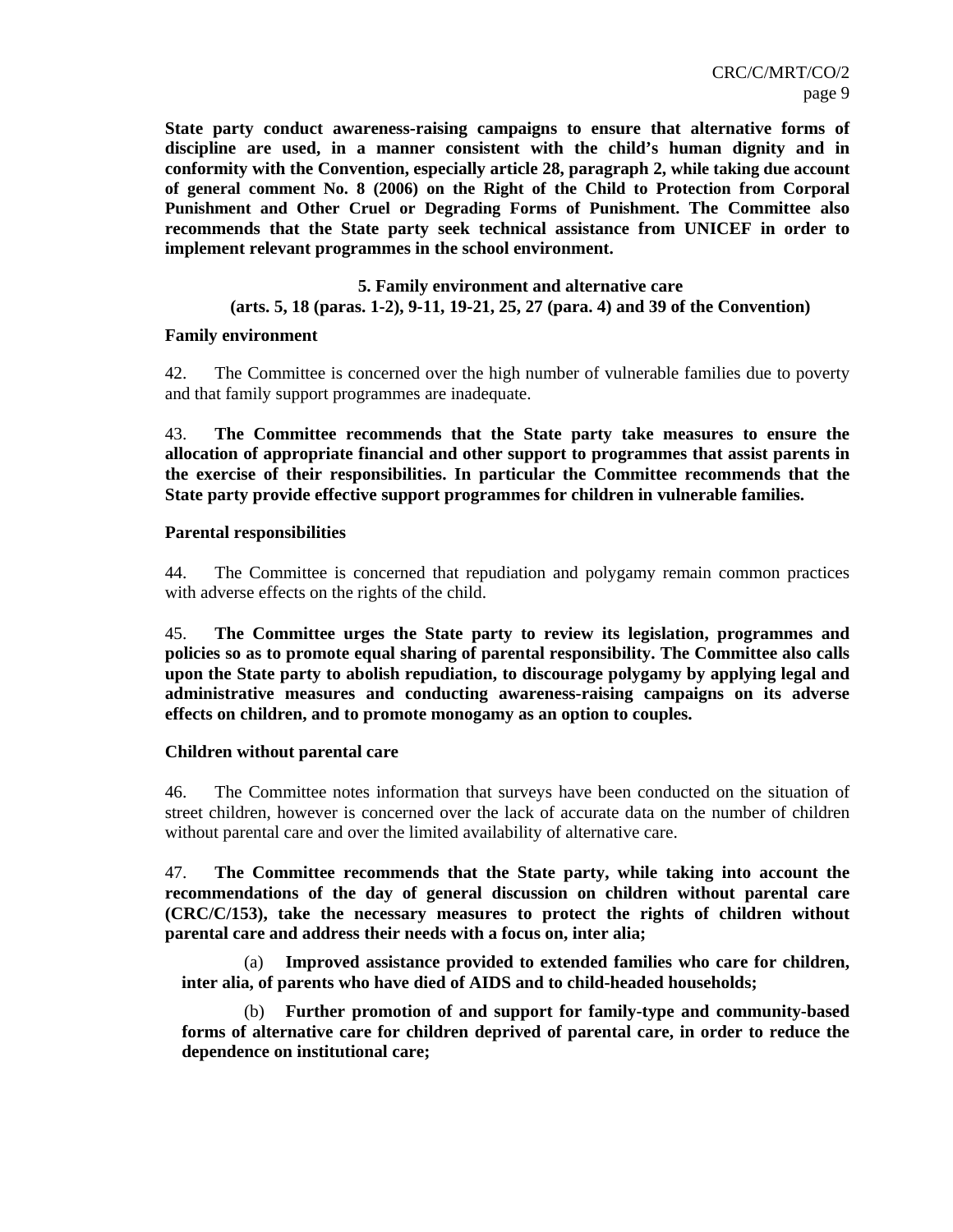(c) **Providing training for staff in alternative care settings and access to complaints mechanisms for children;** 

(d) **Adequate periodic monitoring of alternative care facilities on the basis of established regulations;** 

(e) **Data compilation in order to conduct evaluations of alternative care policies.** 

# *Kafalah*

48. The Committee notes that the State party applies *kafalah* of Islamic law, which is provided for in article 20, paragraph 3, of the Convention as a form of alternative care. The Committee however regrets the lack of information about the regulations which apply to this form of alternative care.

49. **The Committee recommends that the State party continue to develop and implement legislative and other measures, policies and procedures to ensure that children receive, when necessary, adequate alternative care, preferably in their own immediate families or extended families or in** *kafalah*, **in a manner which fully respects provisions of the Convention, in particular articles 20 and 21. It emphasizes that the** *kafalah* **system should never compromise the rights of the child, including non-discrimination.**

# **Child abuse and neglect**

50. The Committee notes the inclusion of provisions on abuse of children in the Criminal Code, however it regrets that adequate information on child abuse is lacking in the State party report.

#### 51. **The Committee recommends that the State party:**

**(a) Take all necessary measures to prevent child abuse and neglect;** 

**(b) Establish effective mechanisms to receive, monitor through collection of data and investigate reports of cases of child abuse and, when required, initiate prosecutions of perpetrators in a manner that is child-sensitive and ensures the privacy of the victims;** 

**(c) Provide child victims of sexual or other forms of abuse with the necessary psychological and other support for their full recovery and social reintegration;** 

**(d) Carry out preventive public education campaigns about the consequences of the abuse and ill-treatment of children;** 

**(e) Finalize and adopt the national plan of action on violence and abuse against children;** 

**(f) Seek technical assistance from inter alia UNICEF.**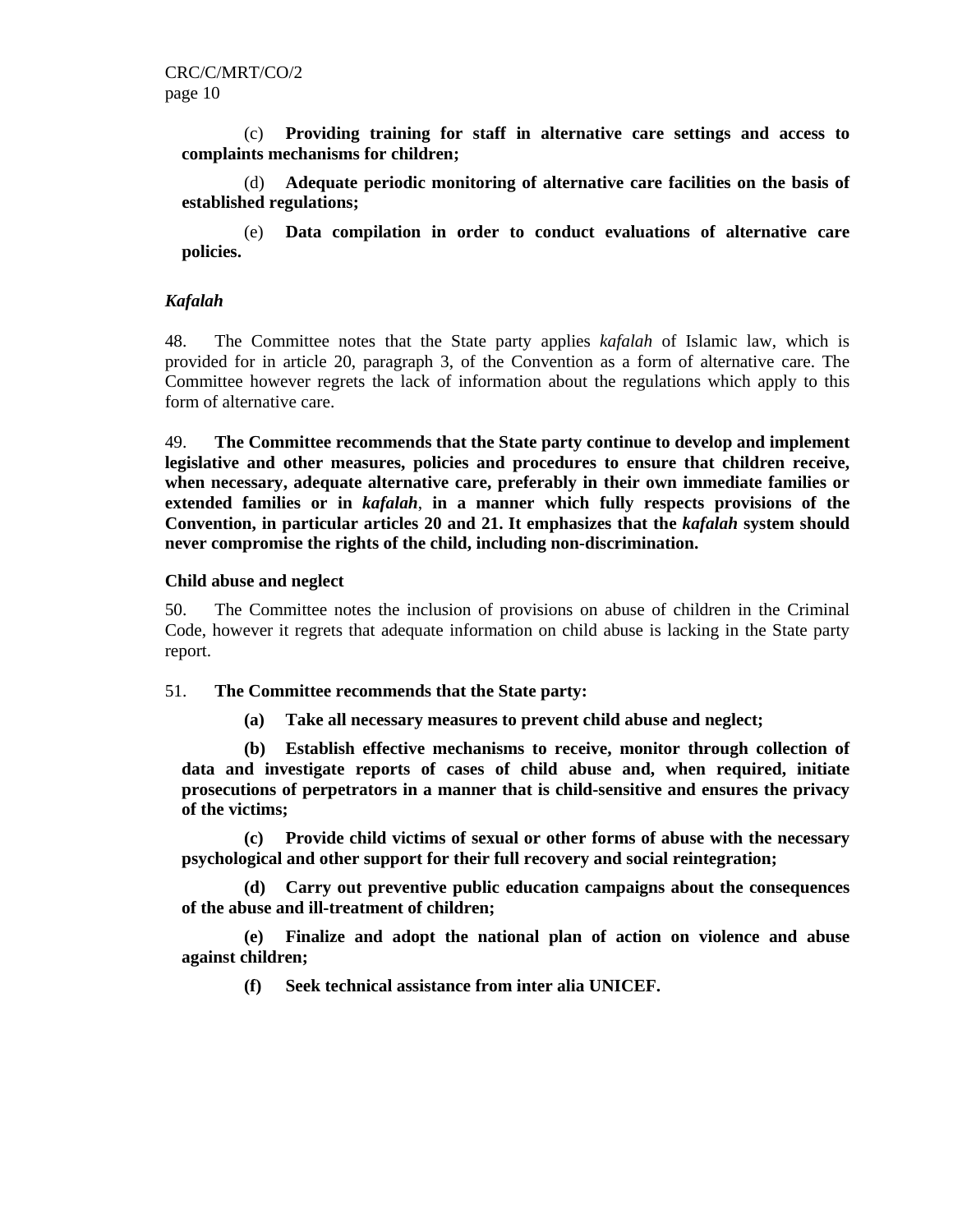**Follow-up to the United Nations Study on violence against children** 

52. **With reference to the United Nations Study on violence against children, the Committee recommends that the State party:** 

**(a) Take all necessary measures to implement the recommendations of the United Nations Study on violence against children (A/61/299) taking into account the outcome and recommendations of the Regional Consultation for West Africa held in Mali on 24 and 25 May 2005. In particular, the Committee recommends that the State party pay particular attention to the following recommendations:** 

- (i) **Prohibit all forms of violence against children;**
- (ii) **Strengthen national and local commitment and action;**
- (iii) **Promote non-violent values and awareness-raising;**
- (iv) **Enhance the capacity of all who work with and for children;**
- (v) **Ensure accountability and end impunity;**

**(b) Use the recommendations of the Study as a tool for action in partnership with civil society and, in particular, with the involvement of children to ensure that all children are protected from all forms of physical, sexual and psychological violence and to gain momentum for concrete and time-bound actions to prevent and respond to such violence and abuse;** 

**(c) Seek technical cooperation in this respect from the Special Representative of the Secretary-General on Violence against Children, UNICEF, OHCHR, and the World Health Organization (WHO), and other relevant agencies, inter alia, the International Labour Organization (ILO), United Nations Educational, Scientific and Cultural Organization (UNESCO), Office of the United Nations High Commissioner for Refugees (UNHCR), United Nations Office on Drugs and Crime (UNODC), as well as NGO partners.** 

**5. Basic health and welfare** 

**(arts. 6, 18 (para. 3), 23, 24, 26, 27 (paras. 1-3) of the Convention)** 

#### **Children with disabilities**

53. The Committee notes as positive that the State party has formulated a national policy for persons with disabilities. However, the Committee is concerned that measures are insufficient in order to extend the coverage of assistance and rehabilitation to all children with disabilities, particularly in rural and remote areas.

54. **The Committee recommends that the State party, while taking into account the Standard Rules on the Equalization of Opportunities for Persons with Disabilities (General Assembly resolution 48/96) and the recommendations made by the Committee in its day of general discussion on children with disabilities (1997), take all necessary measures to:** 

**(a) Continue raising awareness of children with disabilities, including their rights, special needs and potential, in order to change prevailing prejudices against children;**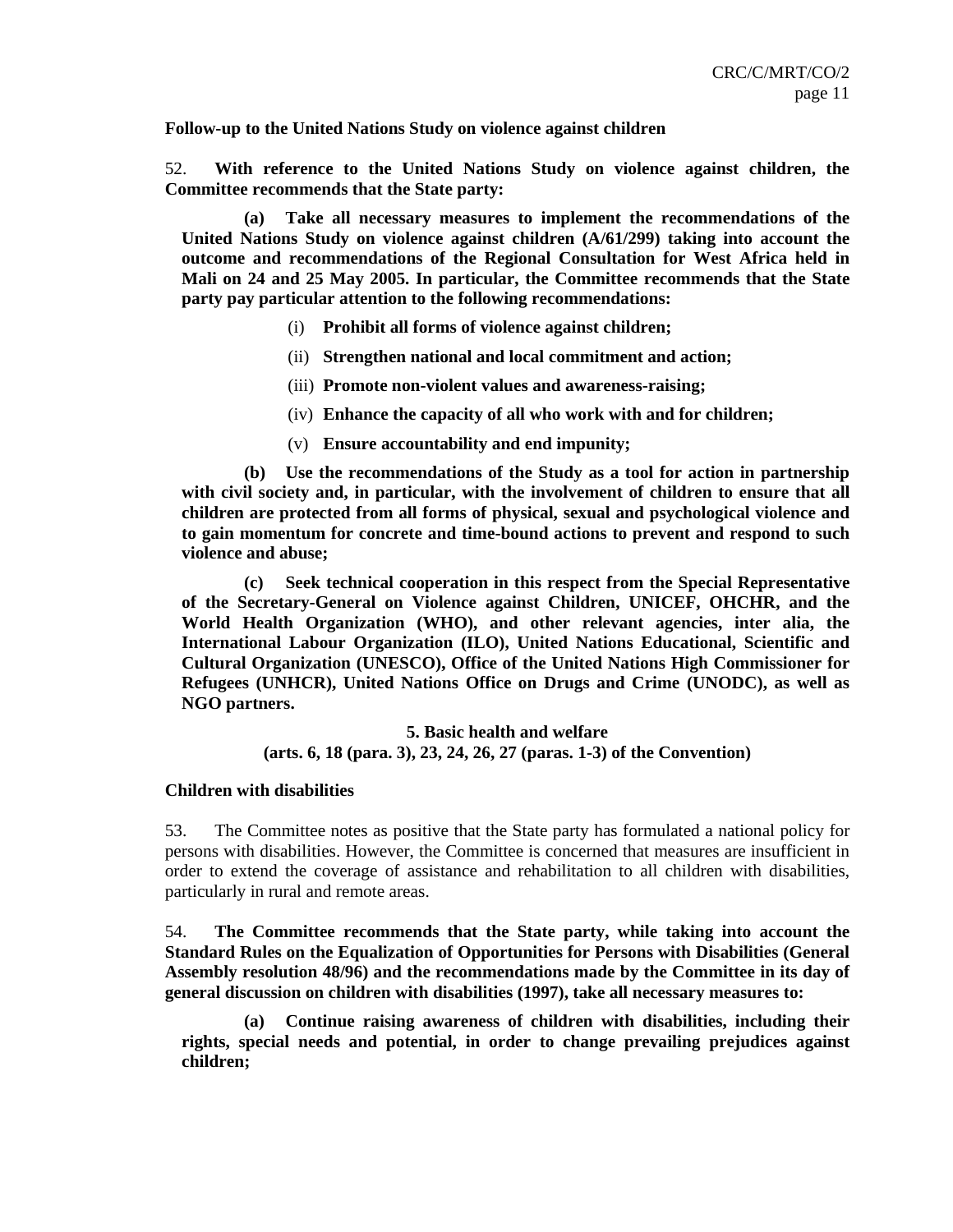**(b) Collect adequate disaggregated statistical data on children with disabilities and use such data in developing policies and programmes to promote their equal opportunities in society, paying particular attention to children living in remote areas and to gender differentiation;** 

**(c) Provide children with disabilities with access to adequate social and health services, as well as, to quality education;** 

**(d) Ensure that professionals working with and for children with disabilities, such as medical, paramedical and related personnel, teachers and social workers are adequately trained.** 

**(e) Consider ratifying the Convention on the Rights of Persons with Disabilities and its Optional Protocol.** 

# **Health and health services**

55. The Committee recognizes that infant, under-five and maternal mortality rates have been reduced; however, it is deeply concerned that these remain very high and that chronic malnutrition affects approximately 35 per cent of Mauritanian children. The Committee acknowledges improvements regarding increased vaccination coverage for preventable diseases. The Committee however regrets that budget allocations for the health sector fluctuate and notes that this impedes the progressive realization of the right to enjoy the highest attainable standard of health. The Committee remains concerned that medical facilities are still primarily concentrated in urban areas, resulting in exclusion of access to health facilities for parts of the rural population.

56. **The Committee recommends that the State party increase its budget allocations for health care by supporting programmes with adequate and clearly allocated resources, while paying particular and urgent attention to mortality rates, vaccination coverage, nutrition status and the management of communicable diseases and malaria. Specifically, the Committee recommends that the State party pay specific attention to the urban/rural divide and target financial allocations in order to address the disparities in access to services. Furthermore, Committee notes with appreciation the tradition in the State party of an overall high level of breastfeeding rates, and to maintain this high rate, the Committee recommends that the State party adopt the International Code International Code of Marketing of Breast**-**milk Substitutes.**

# **HIV/AIDS**

57. The Committee welcomes the information by the State party that the fight against HIV/AIDS is one of the health priorities and that collaboration is ongoing with UNICEF in this regard. However, despite the low infection rate, the Committee is concerned over its increase and notes that children, and in particular adolescent girls, in urban areas are highly vulnerable to contracting HIV/AIDS. The Committee is concerned that the access to anti-retroviral-treatment (ARV) and prevention of parent to child transmission (PPTCT) services are inadequate; that testing and counselling services are insufficient; and that there is an overall lack of funds for prevention measures.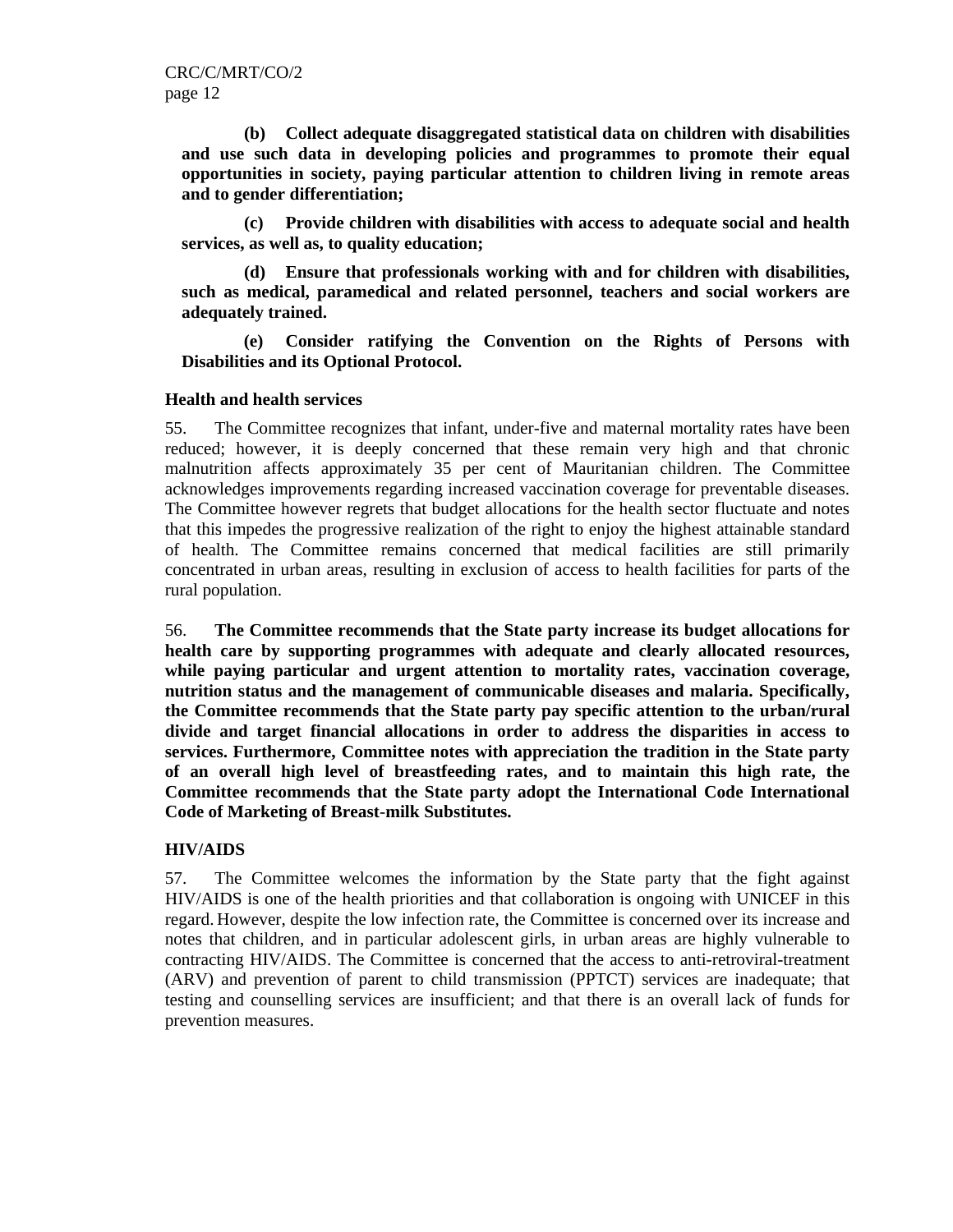58. **The Committee recommends, with reference to its general comment No. 3 (2003) on HIV/AIDS and the rights of the child and to the International Guidelines on HIV/AIDS and Human Rights, that the State party:** 

**(a) Ensure the full and effective implementation of a comprehensive policy to prevent HIV/AIDS with adequate targeting of areas and groups that are the most vulnerable;** 

**(b) Strengthen its efforts to combat HIV/AIDS, including through awareness-raising campaigns;** 

**(c) Ensure access to child-sensitive and confidential testing and counselling, without the need for parental consent;** 

**(d) Strengthen and expand its efforts and services to prevent mother-to-child transmission of HIV; provide all HIV-infected mothers with counselling, which includes provision of general information about the risks and benefits of various infant feeding options, and specific guidance in selecting the option most likely to be suitable for their situation, including breastfeeding;** 

**(e) Develop a legal framework and strategy in order to protect children and prevent discrimination against children infected with and affected by HIV/AIDS;** 

**(f) Seek further international assistance from, among others, UNAIDS and UNICEF, to that effect.** 

#### **Adolescent health**

59. The Committee, while noting information in the replies of the State party to the list of issues (CRC/C/MRT/Q/2/Add.1), is concerned that insufficient attention has been paid to reproductive health concerns. The Committee is concerned over the lack of awareness among adolescents, and especially girls, of the prevention against sexually transmittable infections (STI) and of the risks of early pregnancies.

60. **The Committee recommends that the State party, taking into account the Committee's general comment No. 4 (2003) on adolescent health and development in the context of the Convention:** 

**(a) Undertake a comprehensive study to assess the nature and extent of adolescent health problems and, with the participation of adolescents, use it as a basis to formulate adolescent health policies and programmes with a particular focus on the prevention of early pregnancies and STIs;** 

**(b) Ensure improved sex and reproductive health education in schools;** 

**(c) Strengthen reproductive health services and make them known and accessible to adolescents.** 

#### **Harmful traditional practices**

61. While noting that female genital multination (FGM) is criminalized by Act No. 2005-015 of 5 December 2005 on the judicial protection of minors, the Committee is concerned that in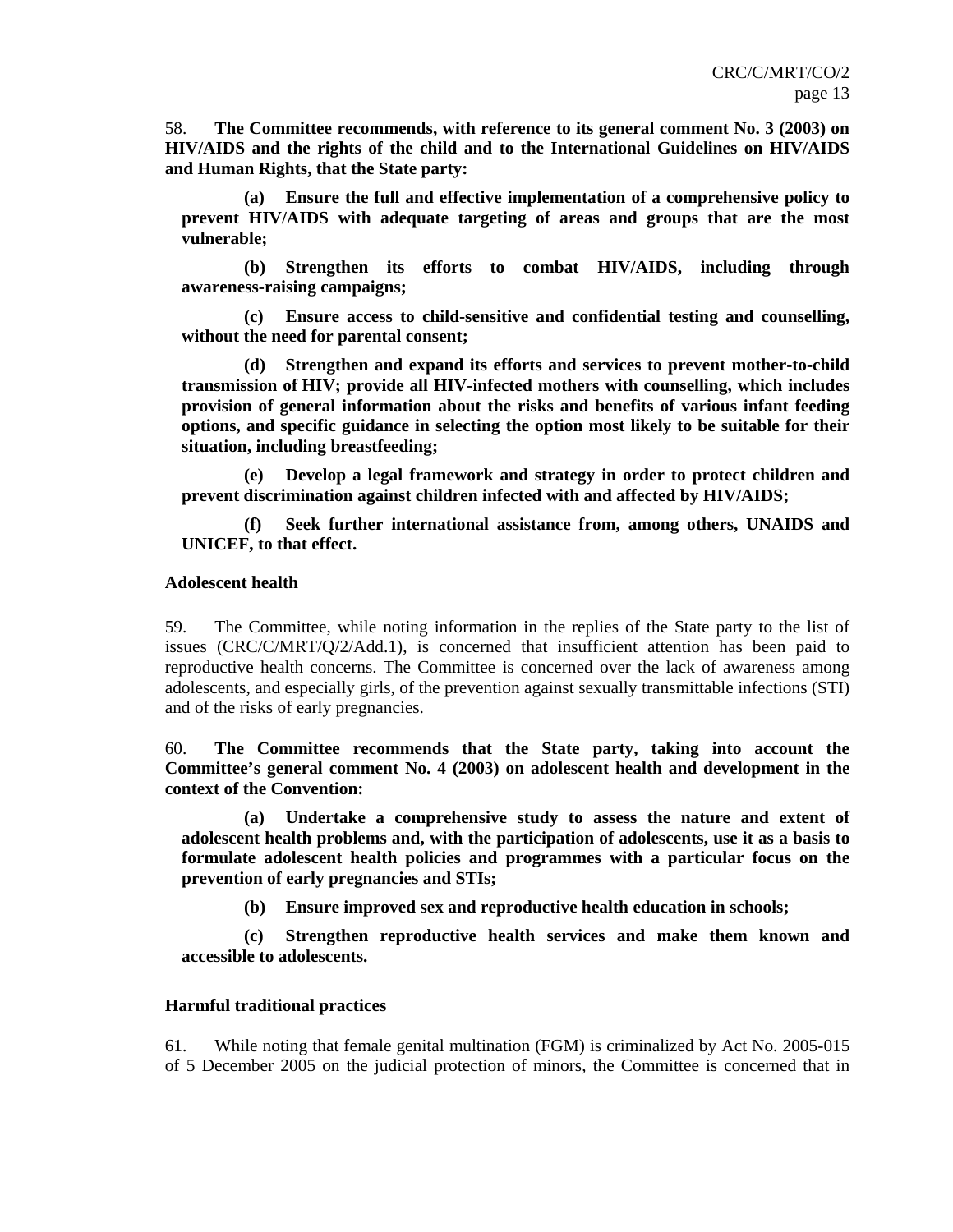practice the prohibition is not enforced. The Committee is seriously concerned over the continued high incidence of FGM, affecting some 70 per cent of Mauritanian girls. The Committee is furthermore concerned that early marriage remains a common practice and that girls continue to be subjected to forced feeding, *gavage.*

62. **The Committee recommends that the State party strengthen its efforts to enforce the criminalization of FGM and ensure that it applies in all circumstances. Furthermore, the Committee recommends that an effective preventive strategy against harmful traditional practices, including FGM, early marriage and forced feeding** *(gavage)***, be developed in a comprehensive manner in consultation with civil society. Awareness-raising campaigns on the negative effects on the health and self-esteem of children, especially the girl child and her future family, should systematically and consistently be mainstreamed targeting all segments of the society, including the different socio-cultural groups as well as community, traditional and religious leaders. Incentives and support should be provided to families who refuse FGM of their girls. The Committee further recommends the State party to provide retraining, where appropriate, for practitioners of female genital mutilation and support them to find alternative sources of income. Adequate resources should be allocated for the above measures, in particular in rural areas. The Committee recommends the State party to seek technical assistance from UNICEF in order to address these concerns.** 

# **Standard of living**

63. The Committee recognizes that Mauritania is a least developed country. The Committee is concerned over the widespread poverty in the State party and the large numbers of children who do not enjoy the right to an adequate standard of living, including access to food, clean drinking water, adequate housing, sanitation and education.

64. **The Committee recommends that, in accordance with articles 4 and 27 of the Convention, the State party strengthen its coordination and reinforce its efforts to allocate adequate human and financial resources to provide support and material assistance, with a particular focus on the most marginalized and disadvantaged families, and to guarantee the right of children to an adequate standard of living. In this connection, the Committee recommends that the State party give particular priority to the rights and needs of children when drafting and implementing national development plans and that the Poverty Reduction Strategy Paper (PRSP) include a strong child rights perspective, specifically in the areas of health and education. The Committee recommends the State party to implement a child-centred policy targeting the elimination of child poverty.** 

> **6. Education, leisure and cultural activities (arts. 28, 29 and 31 of the Convention)**

# **Education, including vocational training and guidance**

65. The Committee welcomes the Act No. 2001-054 on six years of obligatory primary education and recognizes the increased budgetary allocations by the State party for the education sector as well as the National Policy for the Development for Young Children and the efforts to improve literacy rates among girls. The Committee however remains concerned that free primary education is still not guaranteed for all children. It also remains concerned over the high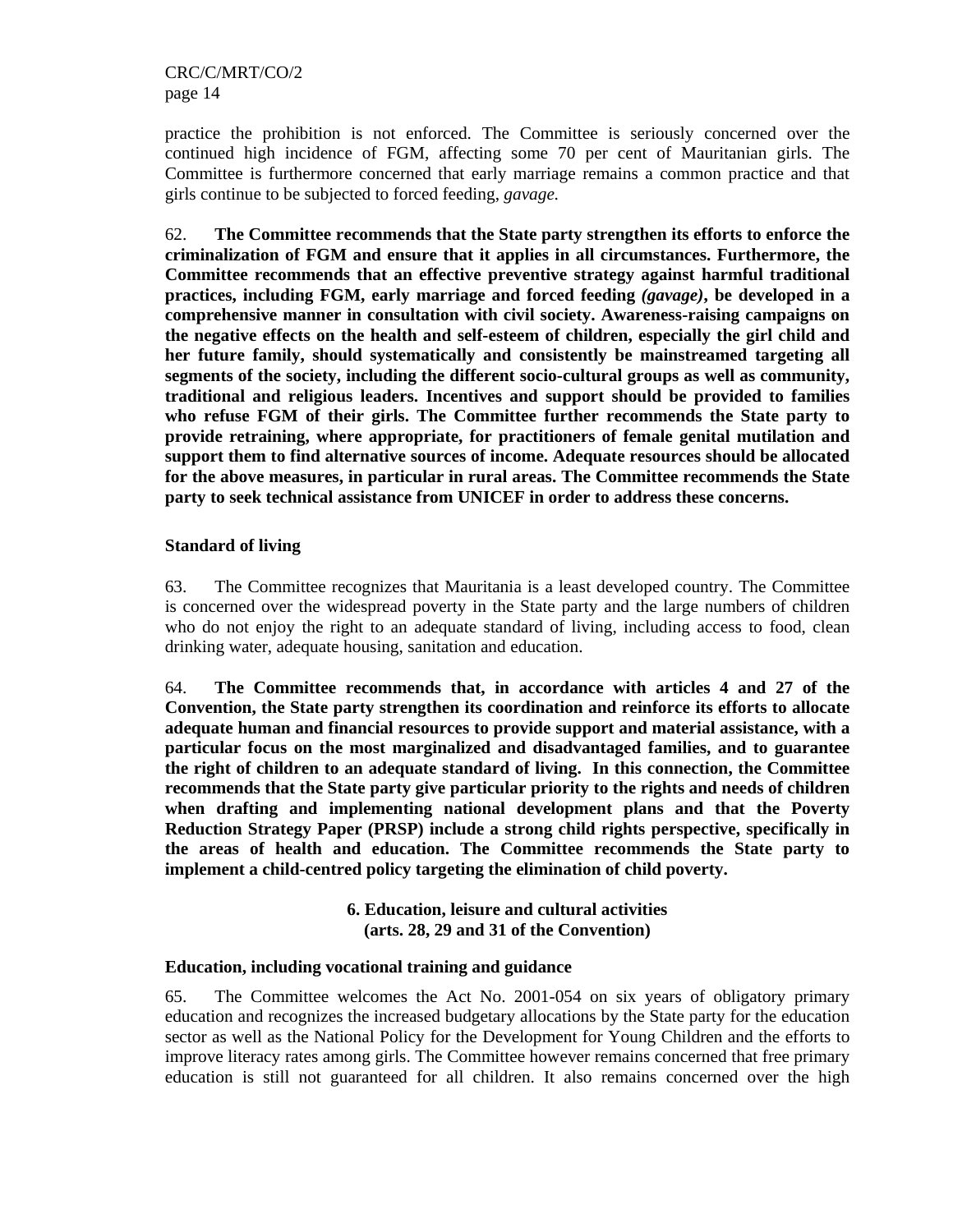illiteracy rates, especially among girls, and over the regional disparities in access to education. The Committee is further concerned over the low transition rates to secondary school, the large number of school dropouts, the overcrowding of classrooms, the limited provisions for vocational training, the insufficient number of trained teachers and of available school facilities, and the poor quality of education. Finally, the Committee is concerned that the monitoring of schools, especially Koranic schools, is insufficient.

66. **The Committee recommends that the State party, taking into account its general comment No. 1 (2001) on the aims of education:**

**(a) Ensure that primary education is free (without hidden costs) and accessible and take the necessary measures to ensure that all children are enrolled in primary education;** 

**(b) Continue to increase public expenditure for education, in particular primary education with specific attention to improving access and addressing gender, socio-economic, ethnic and regional disparities in the enjoyment of the right to education;** 

**(c) Train more teachers, especially female and improve school facilities, notably water and sanitation, including separate facilities for boys and girls, in particular in rural areas;** 

**(d) Strengthen its efforts to improve the retention rates of children in education by undertaking additional actions to improve and monitor the quality of education;** 

**(e) Undertake additional efforts to ensure access to adaptable informal education of high quality to vulnerable groups; including children living in poverty, street children, child domestic labourers, orphans, children of slave descent, children with disabilities, children affected by and/or infected with HIV/AIDS and refugee and migrant children as well as children in remote and rural areas, inter alia by addressing indirect and hidden costs of school education;** 

**(f) Further expand pre-school facilities supplied with qualified teachers, and make special attempts to include children from vulnerable and school-distant groups at early ages;** 

**(g) Strengthen vocational training, including for children who have left school before completion;** 

**(h) Ensure that Koranic schools include a curriculum comparable and compatible to that in force in formal education and ensure complementarity and mutual support between regular primary schools and Koranic schools. Establish mechanisms to improve the access of children attending Koranic schools to basic social services (health, primary education, access to drinking water, hygiene and protection);** 

**(i) Include human rights education as part of the curriculum;** 

**(j) Seek technical assistance from UNESCO and UNICEF, in particular to improve access to education for girls.**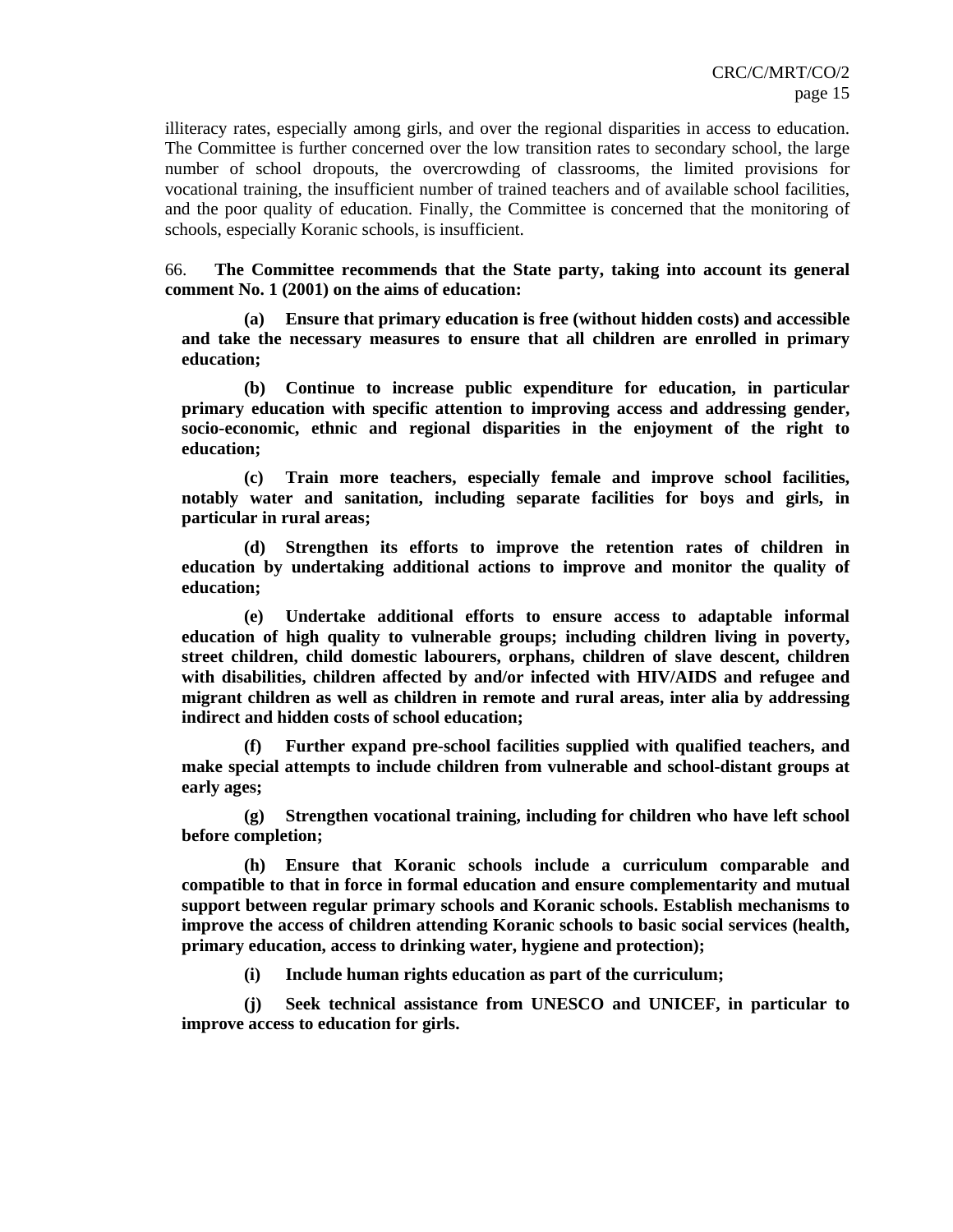# **7. Special protection measures (arts. 22, 30, 38, 39, 40, 37 (b)-(d), 32-36 of the Convention)**

# **Refugee children**

67. The Committee notes as positive the efforts by the State party to resolve the situation of those who were exiled two decades ago and to facilitate the return of refugees and their families. The Committee is however concerned that a comprehensive returns strategy has not been adopted or implemented. The Committee notes that particular challenges remain in providing access to education for these children.

# 68. **The Committee urges the State party to:**

**(a) Strengthen its efforts to facilitate the return of refugees and their families by adopting a comprehensive and long-term reintegration strategy for returnees which inter alia ensures the inclusion of children, including non-Arabic speakers, into the Mauritanian education system;** 

**(b) Consider ratifying the Convention relating to the Status of Stateless Persons of 1954.** 

69. The Committee is concerned over reports indicating the ill-treatment of children of refugees and migrants seeking to transit through Mauritania.

70. **The Committee urges the State party to take all measures to guarantee the protection of refugee children in line with international human rights and refugee law, while taking into account the Committee's general comment No. 6 (2005) on the treatment of unaccompanied and separated children outside their country of origin. Specifically, the Committee urges the State party to** e**nsure that unaccompanied children receive protection, access to health care and education.**

# **Children in armed conflict**

71. The Committee notes as positive that the minimum age for recruitment is 18 by law; however, it regrets that the Ministry of Defence can lower the age of recruitment to 16 at its discretion.

# 72. **The Committee recommends that the State party:**

**(a) Raise the minimum age of military recruitment to 18 years old in all circumstances, in accordance with the African Charter on the Rights and Welfare of the Child;** 

**(b) Ratify the Optional Protocol on the involvement of children in armed conflict and the Rome Statute of the International Criminal Court.** 

# **Street children**

73. The Committee regrets the lack of documentation on the situation of children living and or working in the street. The Committee is concerned over the lack of information on the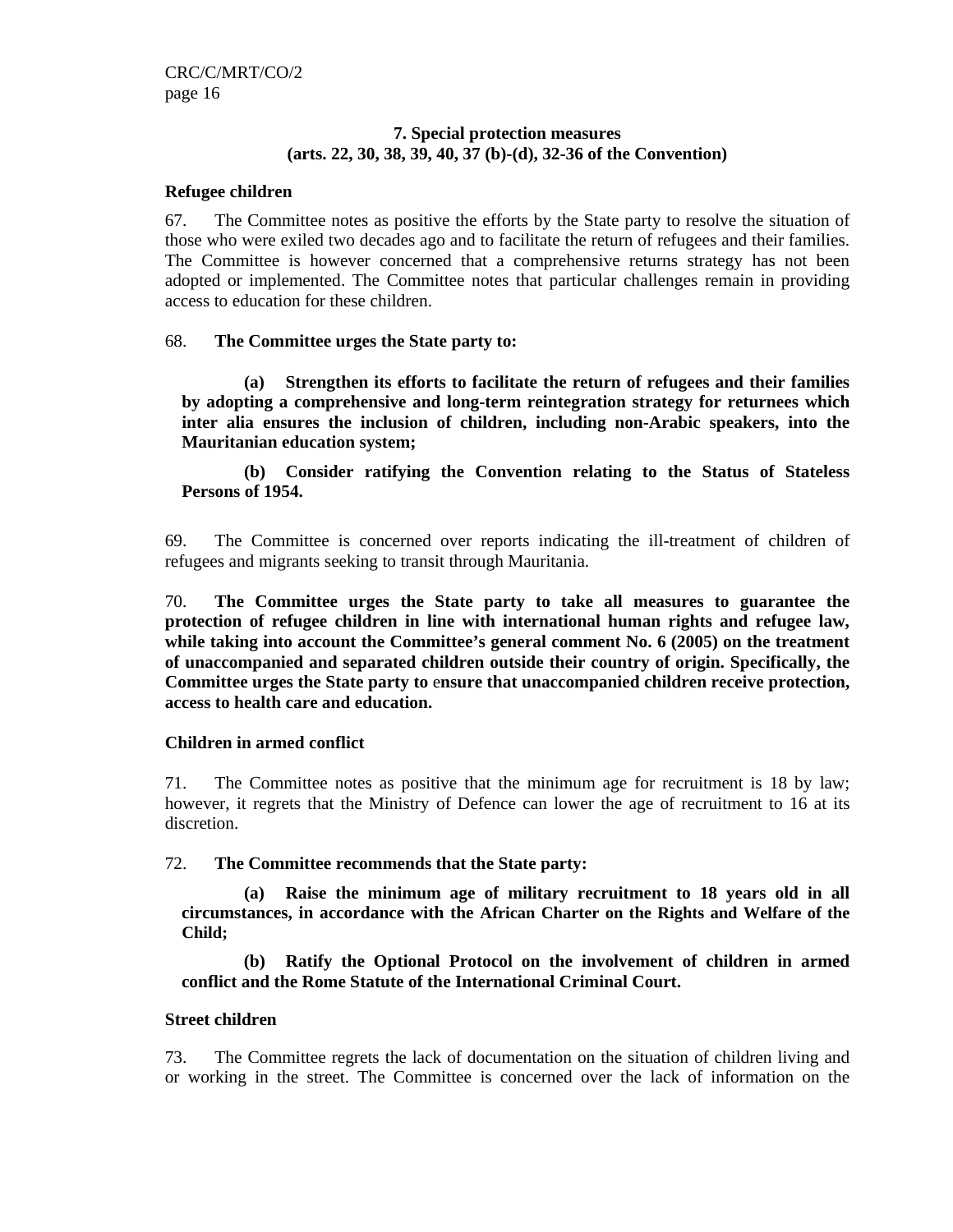measures adopted by the State party to identify and protect such children. In particular, the Committee is concerned over the lack of protection for children *talibes,* who are forced by *marabouts* to beg in slavery-like conditions.

# 74. **The Committee recommends that the State party:**

**(a) Undertake a systematic assessment of the situation of street children, including in particular** *talibes***, in order to obtain a good understanding of root causes, magnitude, links with other factors, inter alia, poverty, the situation of** *marabouts***, corporal punishment, exploitation, lack of parental responsibility, lack of access to schools and health facilities;** 

**(b) Develop and implement, with the active involvement of street children themselves, a comprehensive strategy which should address the root causes, as well as define preventive and protective measures, and establish annual targets for the reduction of their numbers and the allocation of appropriate resources;** 

**(c) With the active involvement of children themselves, support family reunification programmes or other alternative care, provided they are in the best interests of the child;** 

**(d) Ensure that street children attend and stay in school and are provided with adequate health-care services, shelter and food, bearing in mind the specific needs of girls and boys;** 

**(e) Immediately address the situation of children** *talibes***, with a view to eliminating the practice of street begging totally, and take into account the international agreement arrived at by 10 West African States to address migration of** *talibes* **children;** 

**(f) Seek support from NGOs and other organizations, establishing clear guidelines for action in this area.** 

# **Economic exploitation, including child labour**

75. The Committee is concerned over information indicating widespread child labour, in particular in the agricultural sector. The Committee is particularly concerned over the situation of girls who work as domestic servants in exploitative slavery-like conditions and over the lack of comprehensive documentation of the incidence of child labour and effective measures to ensure that children are protected from economic exploitation and the worst forms of child labour and that they can exercise their right to education. The Committee regrets the lack of clarity regarding the minimum age of employment in the State party, despite information during the previous periodic review indicating that it was 16 years old.

# 76. **The Committee urges the State party to:**

**(a) Develop and implement, with the support of the ILO, UNICEF, and NGOs, a comprehensive assessment and a plan of action to prevent and combat child labour, and in particular to eradicate its worst forms, such as slavery;** 

**(b) Ensure that national legislation is in full compliance with ILO Conventions No. 138 concerning the Minimum Age for Admission to Employment and No. 182**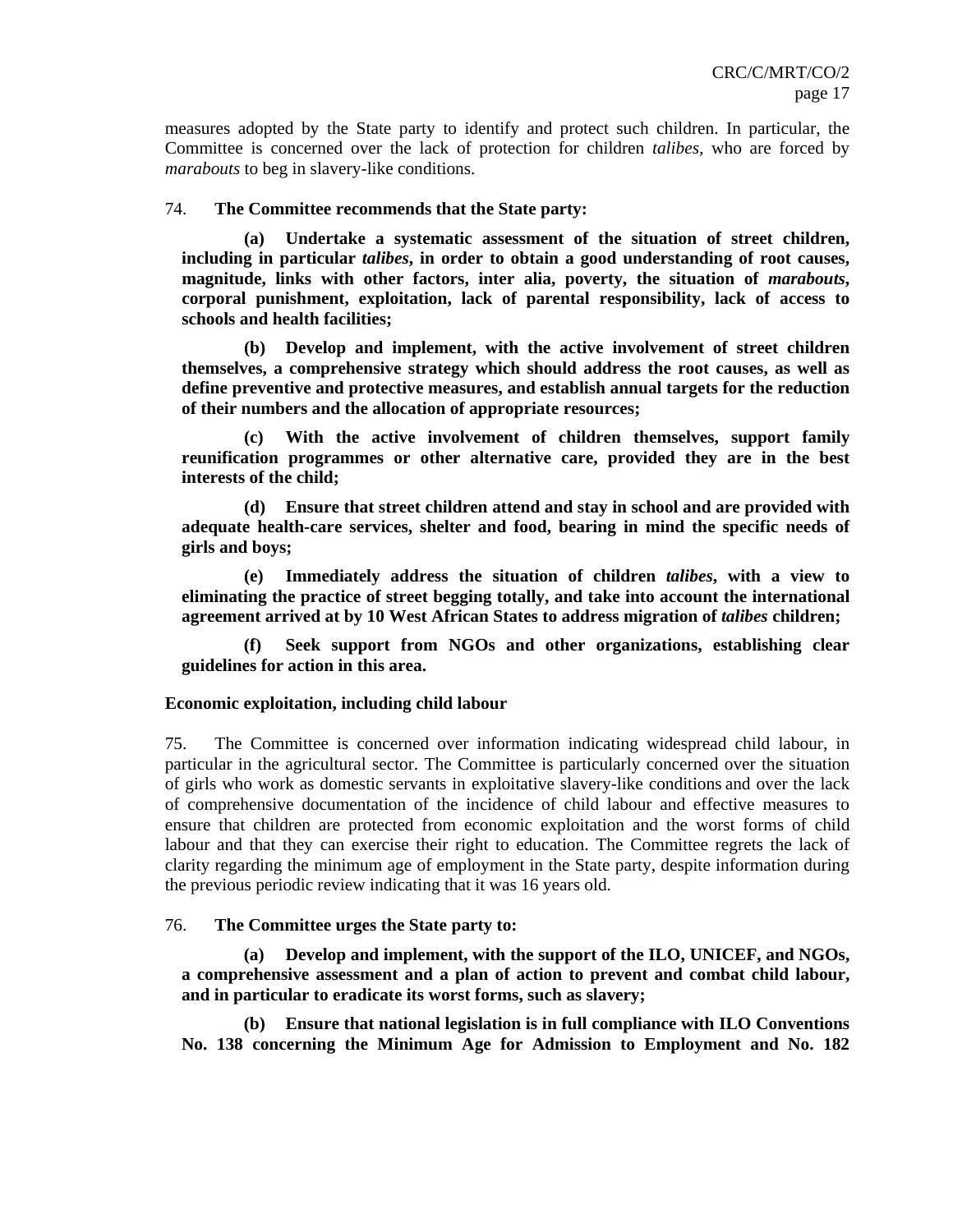**concerning the Prohibition and Immediate Action for the Elimination of the Worst Forms of Child Labour, which the State party has ratified;**

**(c) Initiate a nation-wide awareness-raising programme to eliminate child labour, ensuring families are supported to protect and promote the rights of all children, especially to receive free basic education and to be free from economic exploitation and from performing any work that is likely to be harmful to the child's physical, mental, spiritual, moral or social development. The Committee recommends that particular attention and protection are offered to domestic servants, the majority of whom are girls;** 

**(d) Furthermore, the Committee reiterates its recommendation of 2001 (CRC/C/15/Add.159, para. 22) that the State party should harmonize the minimum age for the end of compulsory education so that it corresponds to the age of admission to employment and set these at 16 years old.**

#### **Trafficking and sale of children**

77. The Committee, while noting the adoption of legislation of 2003 to combat trafficking is concerned over the lack of documentation of trafficking and sale of children. The Committee is concerned over reports indicating the sale of children for use as jockeys and young girls as brides to the Middle East. Furthermore, the Committee is concerned at the lack of information in the State party report on the extent of trafficking and the measures taken to prevent such crimes.

# 78. **The Committee recommends that the State party:**

**(a) Undertake a systematic assessment of children victims of trafficking and sale, in order to obtain a good understanding of root causes, magnitude, links with other factors inter alia such as poverty, exploitation, lack of parental responsibility, lack of access to schools and health facilities;** 

**(b) Implement appropriate policies and programmes for the prevention, recovery and social reintegration of child victims, in accordance with the outcome documents adopted at the first, second and third World Congresses against Commercial Sexual Exploitation of Children in 1996, 2001 and 2008;** 

**(c) Train law-enforcement officials, judges and prosecutors on how to receive, monitor and investigate complaints in a child-sensitive manner that respects confidentiality;** 

**(d) Strengthen resources available to investigate cases of trafficking of children in order to bring perpetrators to justice;** 

**(e) Prioritize the recovery and reintegration of child victims of trafficking and ensure that education and training, as well as gender sensitive psychological assistance and counselling, are provided to them;** 

**(f) Negotiate bilateral and multilateral agreements with countries concerned, including neighbouring countries, to prevent the sale, trafficking and abduction of children, and develop joint plans of action between and among the countries involved.**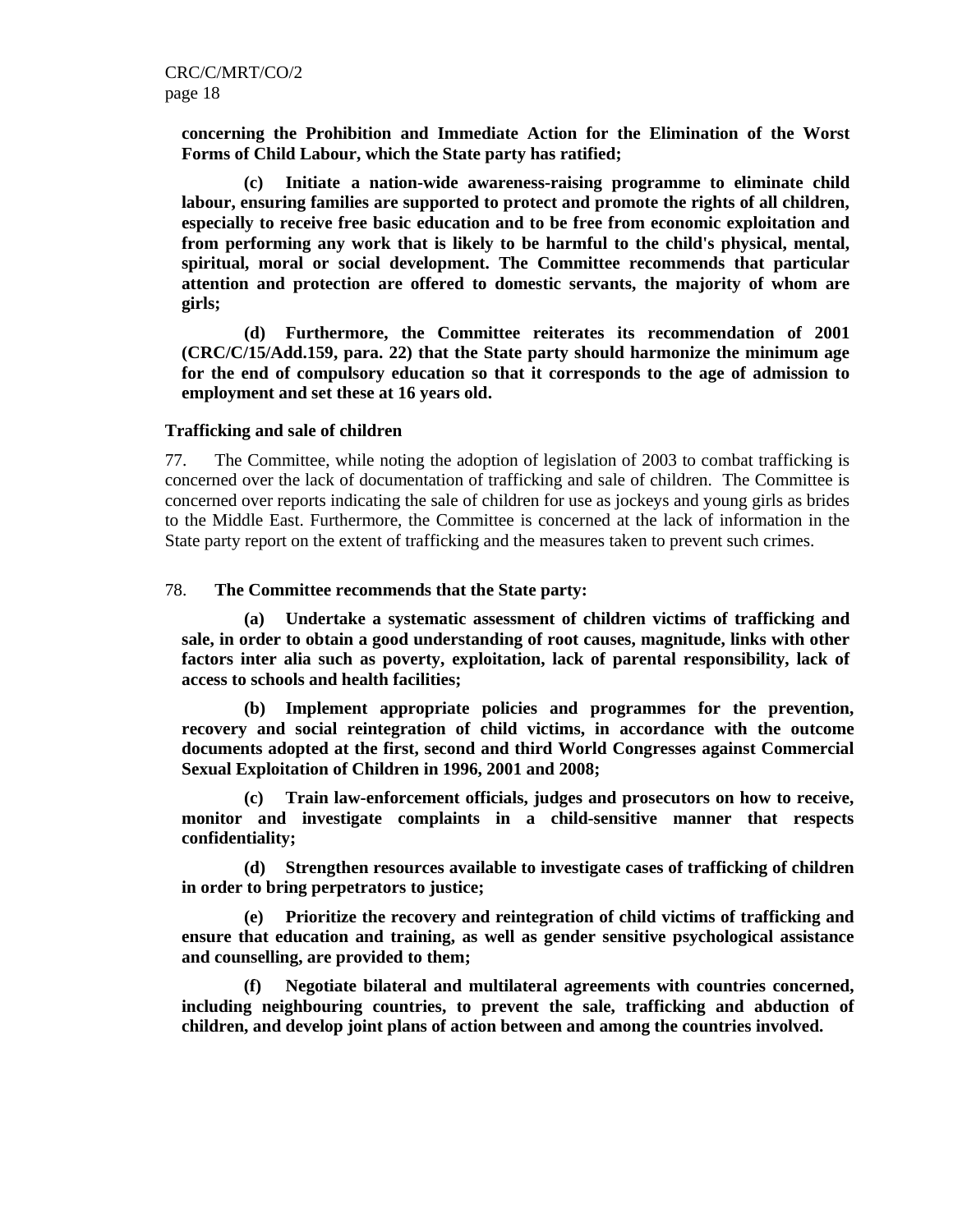## **Sexual exploitation and sexual abuse**

79. The Committee is concerned over of the lack of information by the State party on the incidence of sexual exploitation and sexual abuse of children. The Committee is concerned that the crime of rape has not been clearly defined in domestic legislation and that girls who have been victims of sexual abuse, are criminalized according to sharia law (including on charges of zina).

# 80. **The Committee recommends that the State party:**

**(a) Undertake a comprehensive study to document the number of children victims of sexual exploitation and abuse and to identify the root causes of the problem;** 

**(b) Carry out awareness-raising educational measures to prevent and eliminate sexual exploitation and sexual abuse;** 

**(c) Ensure that sexual crimes, including rape, are clearly defined in legislation, including sharia;** 

**(d) Train professionals, in particular those working with the administration of justice, in order to receive and investigate reported violations in a child-sensitive manner that avoids stigmatizing the victim. Child victims should never be criminalized;** 

**(e) Ensure adequate resources in order to investigate cases of sexual abuse and exploitation in order to prosecute and impose adequate sentences for such crimes;** 

**(f) Implement a comprehensive policy, with the participation of NGOs, for the prevention, recovery and social reintegration of child victims, in accordance with the Declaration and Agenda for Action and the Global Commitment adopted at the 1996, 2001 and 2008 World Congresses against Commercial Sexual Exploitation of Children.** 

# **Juvenile justice**

81. The Committee welcomes that the State party has adopted a Juvenile Justice Code in 2005 (Order No. 2005-015) and that certain training activities for professionals have been carried out as well as the construction of new detention facilities, however is concerned that the age of criminal responsibility is too low (7 years old). The Committee notes the current construction of a detention facility for juvenile offenders; however, it is concerned over the lack of adequate facilities for the detention of juveniles and the fact that children are detained together with adults.

82. **The Committee urges the State party to ensure that juvenile justice standards are fully implemented, in particular articles 37 (b), 40 and 39 of the Convention, as well as the United Nations Standard Minimum Rules for the Administration of Juvenile Justice (the Beijing Rules) and the United Nations Guidelines for the Prevention of Juvenile Delinquency (the Riyadh Guidelines) the United Nations Rules for the Protection of Juveniles Deprived of Their Liberty (the Havana Rules). The State party is encouraged to take into account the Committee's general comment No. 10 (2007) on children's rights in juvenile justice. In particular, the Committee recommends that the State party:**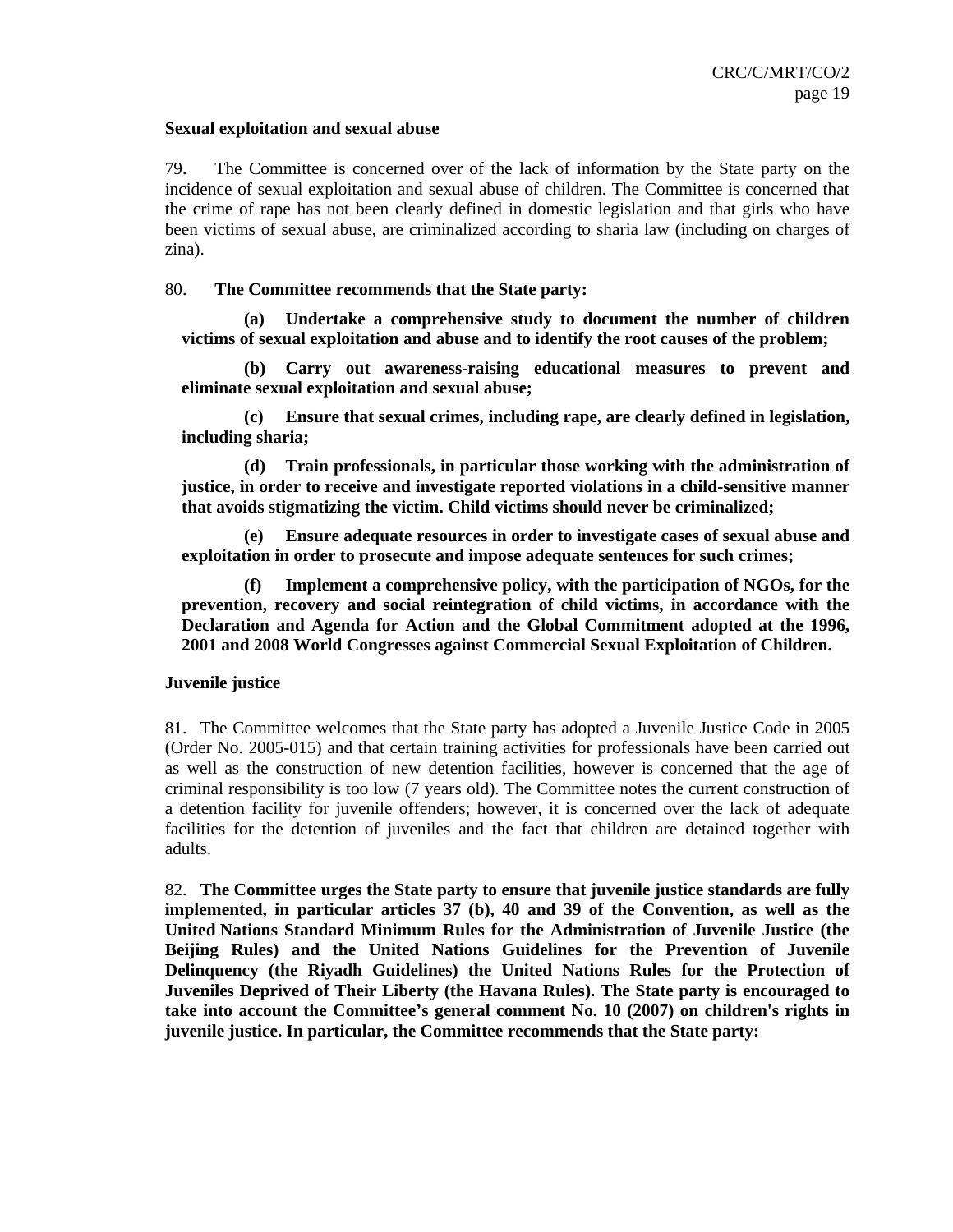**(a) Apply a juvenile justice system, with specialized juvenile courts, which ensures that all children are tried as such;** 

**(b) Raise the age of criminal responsibility to a minimum of 12 years old, with a view to raising the age further in accordance with the Committee's general comment No. 10;** 

**(c) Improve training programmes on relevant international standards for all professionals involved with the system of juvenile justice such as judges, police officers, defence lawyers and prosecutors;** 

**(d) Provide children, both victims and accused, with adequate legal assistance throughout the legal proceedings;** 

**(e) Ensure that detention and institutionalization of child offenders is only recurred to as a last resort and that children remain separated from adults;** 

**(f) Seek technical assistance and other cooperation from the Interagency Panel on Juvenile Justice, which includes UNODC, UNICEF, OHCHR and NGOs.** 

# **Protection of witnesses and victims of crimes**

83. **The Committee recommends that the State party ensure, through adequate legal provisions and regulations, that all children victims and/or witnesses of crimes, e.g. children victims of abuse, domestic violence, sexual and economic exploitation, abduction, and trafficking and witnesses of such crimes, are provided with the protection required by the Convention and that it take fully into account the Guidelines on Justice in Matters Involving Child Victims and Witnesses of Crime (annexed to Economic and Social Council resolution 2005/20).**

# **Children belonging to a minority group**

84. The Committee notes the lack of information on children belonging to minority groups in the report of the State Party.

# 85. **The Committee urges the State party to provide information on the fulfilment of the rights of children belonging to minority groups in its next periodic report.**

# **8. Ratification of core human rights instruments**

86. The Committee, while recognizing as positive the recent ratification of or accession to several human rights instruments, notes that Mauritania is not a party to all core international human rights instruments which, in the view of the Committee, would strengthen the efforts of the State party to meet its obligations in guaranteeing the full realization of rights of all children under its jurisdiction.

87. **The Committee recommends the ratification or accession of the State party to all core international human rights instruments, including the Optional Protocol on the involvement of children in armed conflict, the Convention on the Rights of Persons with Disabilities and its Optional Protocol.**